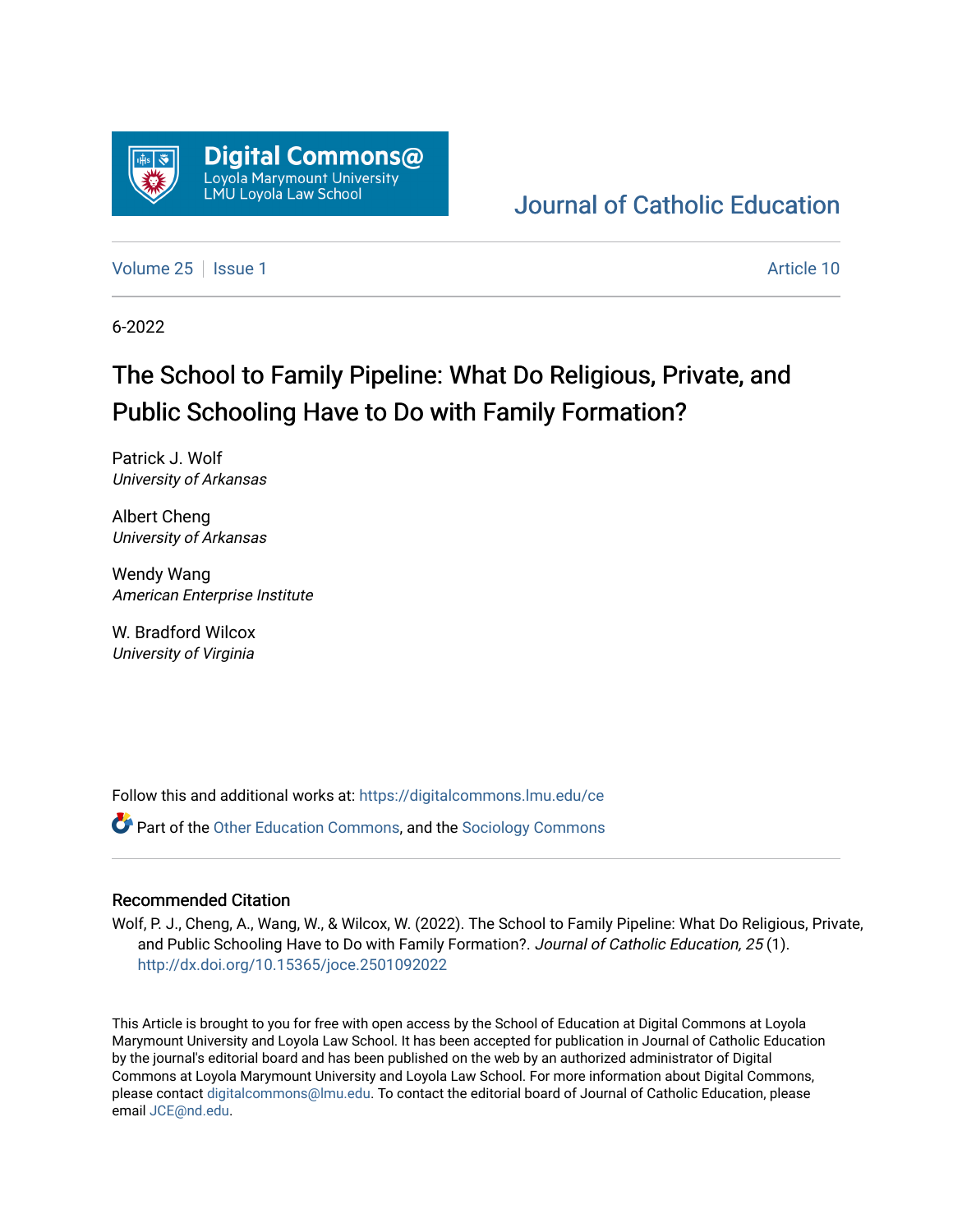### The School to Family Pipeline: What Do Religious, Private, and Public Schooling Have to Do with Family Formation?

#### Cover Page Footnote

We acknowledge that the findings and conclusions presented in this report are those of the authors alone, and do not necessarily reflect the opinions of our sponsors or advisors. The authors wish to acknowledge the thoughtful guidance and counsel of David Sikkink. We would also like to thank Kathleen Wolf for her editorial assistance.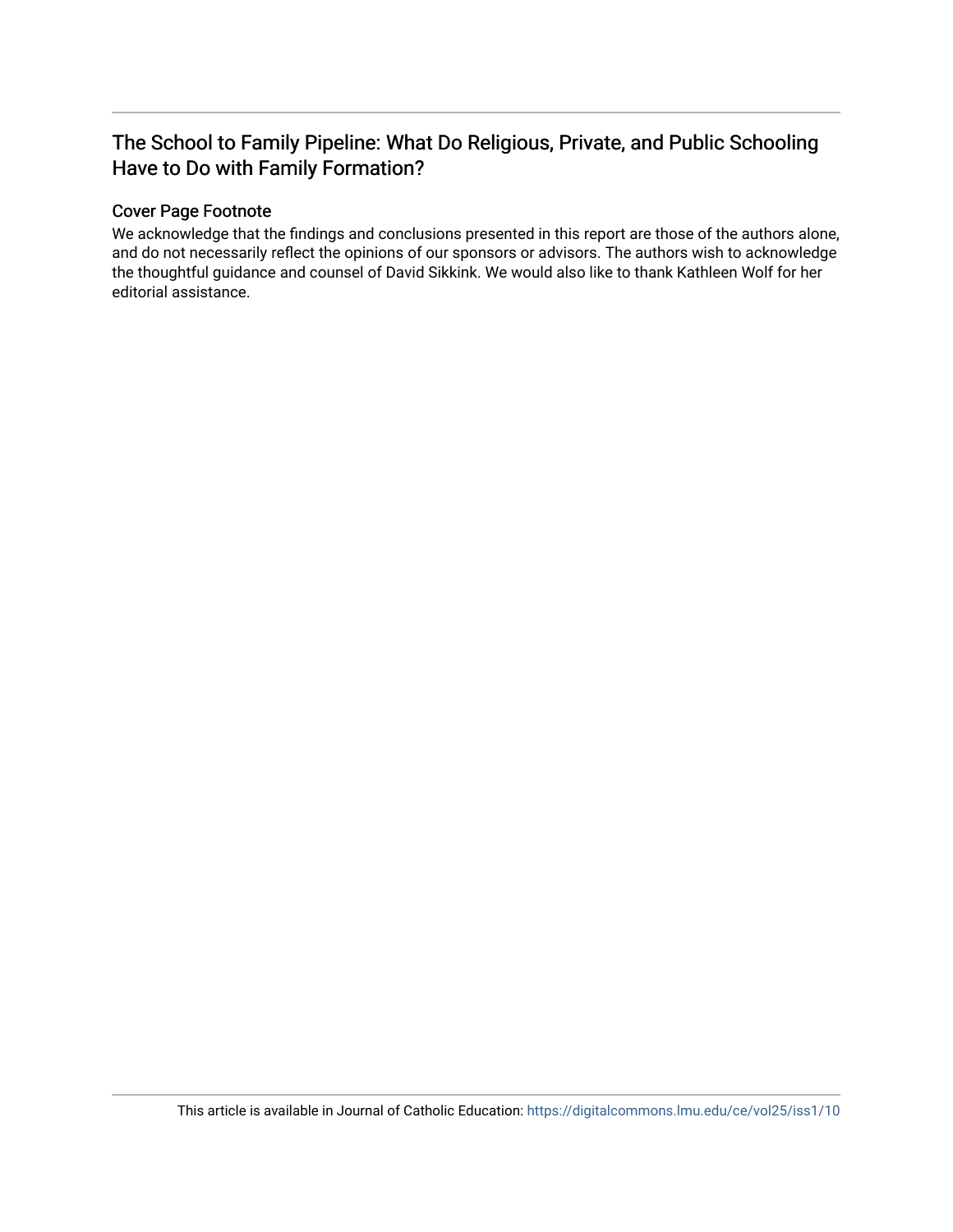*Journal of Catholic Education* Spring 2022, Volume 25, Issue 1, 206[-233](#page-29-0) This work is licensed under CC BY 4.0.  $\left(\overline{\mathbf{c}}\right)\left(\overline{\mathbf{f}}\right)$ <https://doi.org/10.15365/joce.2501092022>



# **The School to Family Pipeline: What Do Religious, Private, and Public Schooling Have to Do with Family Formation?**

Patrick J. Wolf<sup>1</sup>, Albert Cheng<sup>1</sup>, Wendy Wang<sup>2</sup> and W. Bradford Wilcox<sup>3</sup>

**Abstract:** Private religious schools are widely seen as value-laden communities that mold the character of their students. Thus, we expect adults who attended religious schools as children to demonstrate more favorable family outcomes related to stable marriages and childbearing. We further expect Protestant schooling to have a more powerful effect on marital outcomes than Catholic schooling, given the heavier focus of Protestantism on marriage. Finally, we expect stronger positive associations between religious schooling and marital outcomes for adults who grew up in difficult circumstances compared to adults who grew up in advantaged circumstances. We test these hypotheses using survey data from the Understanding America Study. Our three outcome variables are ever marrying and never divorcing, ever divorcing, and conceiving a child out-of-wedlock. Most of the results confirm our hypotheses. Protestant schooling is associated with more positive marital outcomes across all three measures. Catholic schooling is significantly correlated with a lower likelihood of having a child outside of marriage. The associations between religious schooling and desirable marriage outcomes are strongest for adults who grew up poor and for those raised in intact families.

**Keywords:** private schools, religious schools, Catholic schools, Protestant schools, marriage, divorce, out-of-wedlock births

<sup>1</sup> University of Arkansas

<sup>2</sup> American Enterprise Institute

<sup>3</sup> University of Virginia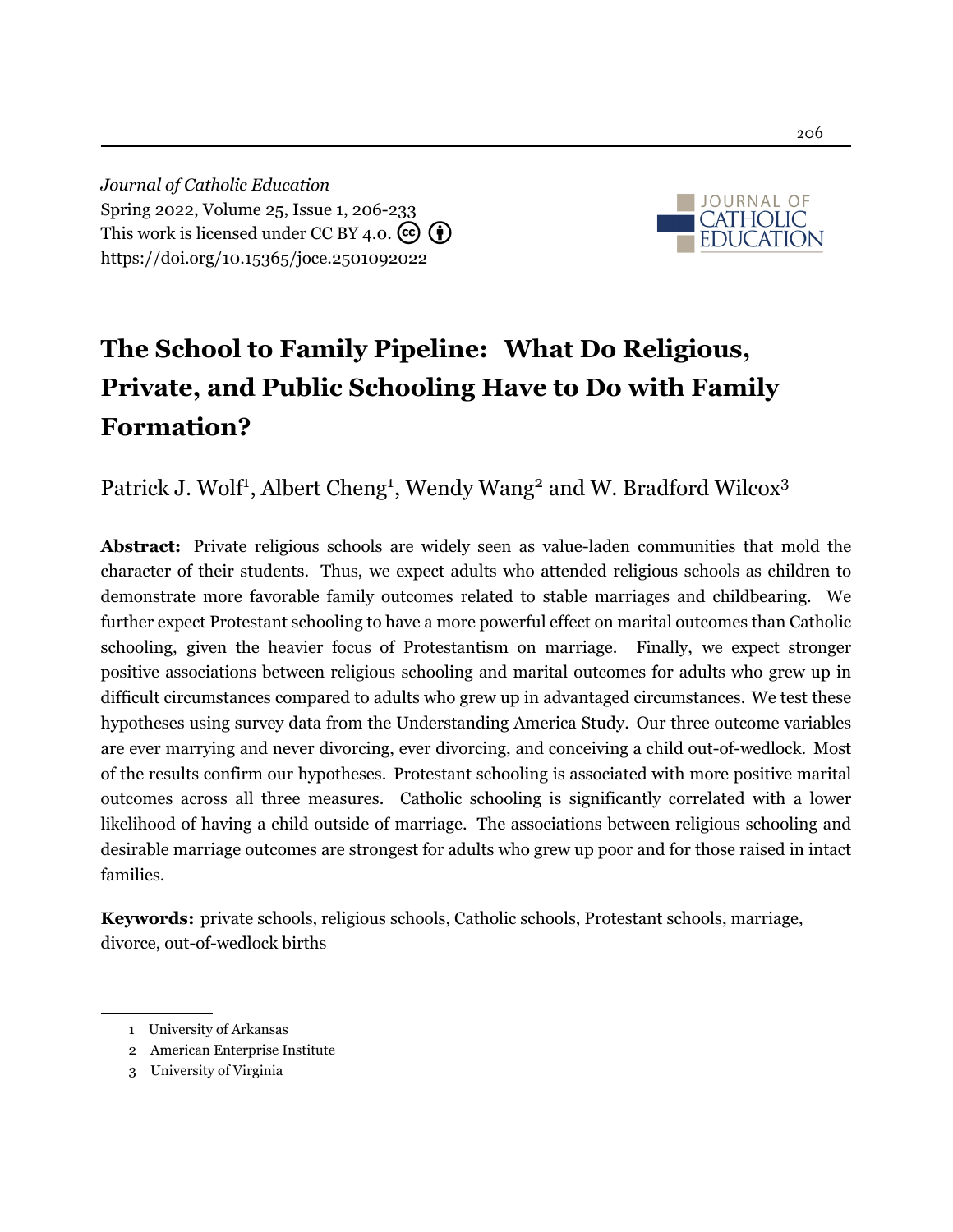P ublic debate and scholarly research regarding the effect of private schooling has focused primarily on its influence on students' human capital. Private schooling's effects, however, extend to other important domains of life([Casagrande et al.](#page-23-0), [2019b](#page-23-0); [Pennings et al.](#page-27-0), [2014](#page-27-0)). Indeed, many parents who select private schooling for their children do so for reasons that go beyond their children's academic success([Catt & Rhinesmith](#page-23-1), [2016](#page-23-1); [Erickson](#page-24-0), [2017\)](#page-24-0). In selecting a private school, parents may wish to increase their family's social status, to shape their children's character in particular ways, or to deepen their religious faith([Yang & Kayaardi](#page-29-1), [2004](#page-29-1)). By constituting a particular moral community([Hertzke](#page-25-0), [1998](#page-25-0); [Hunter & Olson, 2018](#page-26-0)) and situating children in specific types of peer networks([Sacerdote](#page-27-1), [2011\)](#page-27-1), different kinds of schools may influence children's life outcomes in ways that extend well beyond their accumulation of human capital and their success in the labor force.

Different types of schooling influence a variety of character-related outcomes, from the odds that students get enmeshed in the criminal justice system [\(DeAngelis & Wolf, 2019;](#page-24-1) [McEachin et al.](#page-26-1), [2020](#page-26-1)) to their level of participation in the democratic process([Campbell, 2006;](#page-23-2) [Cheng & Sikkink](#page-23-3), [2019](#page-23-3)). We know little, however, about how different types of schooling are linked to students' family life as adults. Insofar as different kinds of schools expose students to different values, norms, and social networks, they place young people on distinctive paths toward family formation and marital stability. The limited research that exists in this area indicates that religious schooling is associated with higher rates of marriage among young adults [\(Uecker & Hill, 2014;](#page-28-0) [Uecker & Stokes, 2008](#page-28-1)), but we know little about how different forms of private schooling are related to the risk of divorce in adulthood or non-marital childbearing throughout one's life.

We examine how enrollment in Catholic, Protestant, or secular private schools, compared to public schools, is associated with different marital outcomes later in life. We analyze data from the Understanding America Study (UAS) to explore the links between adults' prior schooling and their odds of marrying, divorcing, and having a child outside of marriage. We examine four questions: (1) Is private religious schooling linked to more marriage, more stable marriages, and less nonmarital childbearing? (2) Do some types of religious schools have stronger positive effects on marital outcomes than others? (3) Are the effects of religious schools on marital outcomes stronger for adults who grew up amidst conditions of financial insecurity compared to those who grew up financially secure? (4) Are the effects of religious schools on marital outcomes stronger for people who grew up in a household without their biological mother or father compared to those who grew up in an intact family? In answering these questions, we address a more fundamental question: do particular forms of schooling appear more likely to put students on a path toward forming and maintaining a stable, married family?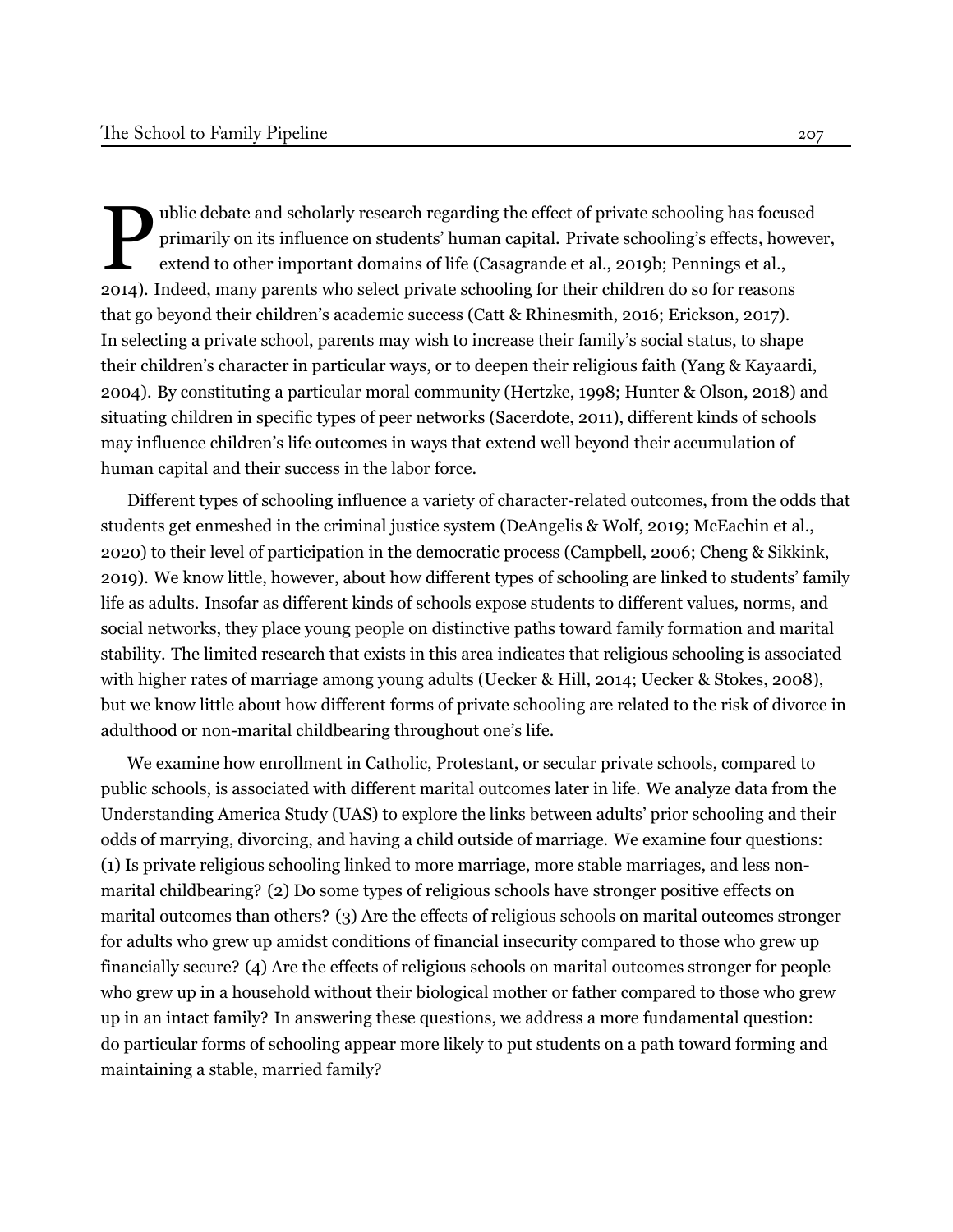208

We proceed as follows. In section 2, we review the literature on the effects of private schools on student cognitive and character outcomes with special attention to how Catholic and Protestant schools represent values-rich moral communities. In section 3, we present our research hypotheses, derived from social science theory and the empirical literature. We describe our data and research methods in section 4. In section 5, we present the results of our analysis. Finally, in section 6, we discuss the implications of our findings for parents, students, schools, society, and education policy.

#### **Literature Review**

#### **Human Capital Formation in Private Schools**

Scholarly inquiry into the effectiveness of private schools came into prominence in the 1980s. These early works focus on human capital formation in the form of academic achievement and educational attainment. The studies often use nationally representative datasets of U.S. students to compare Catholic and public school students on test score and graduation outcomes. Though much of this body of research employs methods that cannot rule out sources of selection bias, many of these studies demonstrate a Catholic school advantage [\(Coleman et al.,](#page-24-2) [1983;](#page-24-2) [Bryk et al.,](#page-23-4) [1993](#page-23-4); [Coleman,](#page-24-3) [1988](#page-24-3); [Evans & Schwab](#page-24-4), [1995;](#page-24-4) [Hoffer et al.](#page-26-2), [1985;](#page-26-2) [Neal](#page-27-2), [1997](#page-27-2); [Sander & Krautmann](#page-27-3), [1995](#page-27-3)). Yet some studies report no Catholic schooling effects ([Goldhaber,](#page-25-1) [1996](#page-25-1); [Noell](#page-27-4), [1982](#page-27-4)). Other studies find Catholic schooling achievement and educational attainment gains only for certain subgroups of students, such as urban ethnic minorities ([Altonji et al.,](#page-23-5) [2005](#page-23-5); [Figlio & Stone](#page-25-2), [1999](#page-25-2); [Murnane et al.,](#page-26-3) [1985\)](#page-26-3). These initial findings of a positive Catholic schooling effect have been confirmed in more recent work ([Freeman & Berends](#page-25-3), [2016](#page-25-3)).

Current scholarship primarily examines the effects of all types of private schools on children's human capital by virtue of their participation in private school choice programs. Catholic schools enroll most students in such programs ([Lee et al.,](#page-26-4) [2019;](#page-26-4) [McShane et al.](#page-26-5), [2012;](#page-26-5) [Waddington &](#page-28-2) [Berends](#page-28-2), [2018;](#page-28-2) [Wolf et al.](#page-29-2), [2007\)](#page-29-2), so private school choice effects are largely driven by the effects that Catholic schools have on participants. Many of these evaluations rely on randomized control trials to study the effect of being awarded a financial subsidy by lottery to enroll in a private school. The earliest programs generally demonstrate positive effects, especially for students from lower socioeconomic backgrounds ([Cheng & Peterson,](#page-23-6) [2020;](#page-23-6) [Wolf & Egalite,](#page-29-3) [2018](#page-29-3)). More recent private school choice programs have zero to small positive effects on attainment and initial negative achievement effects that tend to fade out over time ([Chingos](#page-24-5), [2018;](#page-24-5) [Chingos et al.,](#page-24-6) [2019;](#page-24-6) [Webber et al.,](#page-28-3) [2019;](#page-28-3) [Witte et al.](#page-29-4), [2014;](#page-29-4) [Wolf et al.,](#page-29-5) [2013,](#page-29-5) [2019\)](#page-29-6). Exceptions to this pattern include the experimental evaluation of the Louisiana Scholarship Program, which reports no overall attainment effects but persistent negative achievement effects after four years [\(Erickson et al.,](#page-24-7) [2021](#page-24-7)), and non-experimental studies of the Ohio and Indiana school voucher programs, which only examine achievement effects and report generally negative outcomes [\(Figlio & Karbownik,](#page-24-8) [2016;](#page-24-8)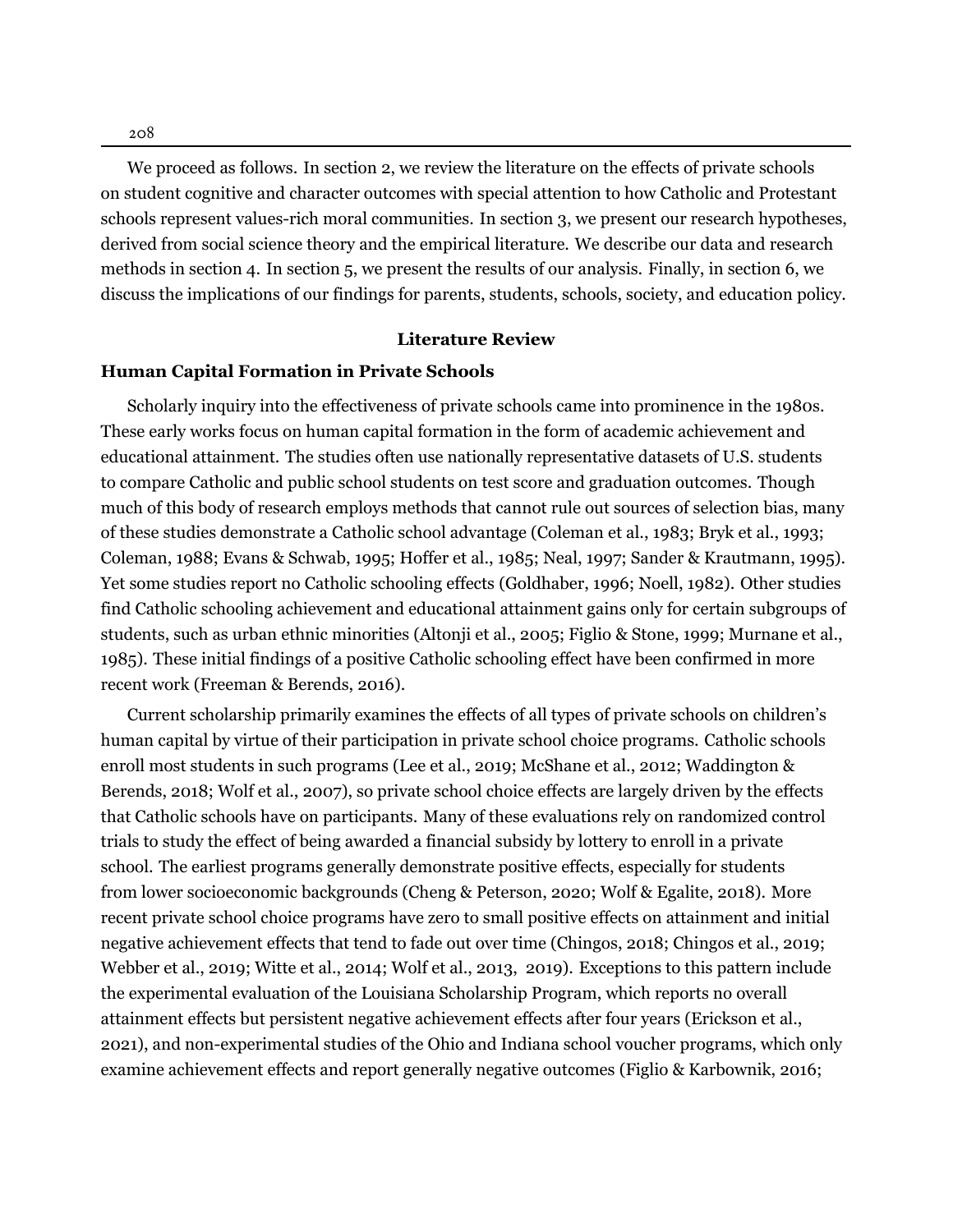[Waddington & Berends](#page-28-2), [2018\)](#page-28-2). In sum, the research on private schooling suggests mixed effects on students' educational attainment and achievement.

#### **Faith and Moral Formation in Private Schools**

Although human capital formation is a shared educational aim among most schools, it is not the only aim. Schools focus on academic outcomes to different degrees both across and within the public and private education sectors. Many secular private schools primarily emphasize the goal of human capital formation, giving much attention to academic achievement and preparation for postsecondary education ([Casagrande et al.,](#page-23-0) [2019b](#page-23-0); [Wiens](#page-28-4), [2018\)](#page-28-4). Religious private schools, meanwhile, place greater emphasis on faith and moral formation than do their secular private counterparts. Within the general category of religious schools, Catholic and Evangelical Protestant schools differ in their emphasis on religious and moral formation [\(Casagrande et al.,](#page-23-7) [2019a](#page-23-7); [MacGregor,](#page-26-6) [2018](#page-26-6); [Sikkink](#page-27-5), [2012](#page-27-5)). These differences in private school "brands" are clear to parents who have ever faced the decision to enroll their child in a religious private school ([Cheng et al.](#page-24-9), [2016](#page-24-9); [Erickson](#page-24-0), [2017;](#page-24-0) [Trivitt & Wolf](#page-28-5), [2011](#page-28-5)). The contrast between Catholic and Evangelical Protestant schools largely derives from their respective institutional histories in the U.S. These histories influence the distinctive educational philosophies and practices of teaching and learning in each type of school.

Significant demographic shifts occurred in urban centers in the 1950s. Many white and wealthier families began moving to the suburbs; immigrants, people of color, and individuals from lower socioeconomic backgrounds became the predominant population of urban centers. Instead of closing or relocating, most Catholic parishes and their schools decided to serve their new neighbors ([Brinig & Garnett](#page-23-8), [2014](#page-23-8)). Drawing upon Catholic Social Teaching's emphasis on social justice and preferential treatment of the poor, Catholic schools reoriented themselves. They prioritized not only religious instruction in the Catholic faith but also academic excellence, postsecondary preparation, and civic education — educational goods that are crucial for promoting socioeconomic mobility [\(Cheng et al.,](#page-24-9) [2016;](#page-24-9) [Fenzel & Wyttenbach,](#page-24-10) [2019;](#page-24-10) [Scanlan,](#page-27-6) [2013](#page-27-6); [Trivitt &](#page-28-5) [Wolf,](#page-28-5) [2011\)](#page-28-5).

The dual emphasis of academic excellence and faith-formation in Catholic schools is noticeably different from Evangelical Protestant schools, which tend to focus more on the latter than the former ([Casagrande et al.,](#page-23-7) [2019a;](#page-23-7) [Cheng et al.](#page-24-9), [2016](#page-24-9); [Sikkink,](#page-27-5) [2012\)](#page-27-5). Many Evangelical Protestant schools were established in the latter half of the 20th century in response to the perceived secularization of society. Social trends exemplified by key Supreme Court decisions — *Engel v. Vitale*, which banned prayer in public schools, and *Roe v. Wade*, which declared abortion to be a legal right — moved Protestant communities to start their own schools to provide an education more faithful to their tradition and values ([Carper,](#page-23-9) [1983\)](#page-23-9). Evangelical Protestant schools seek to inculcate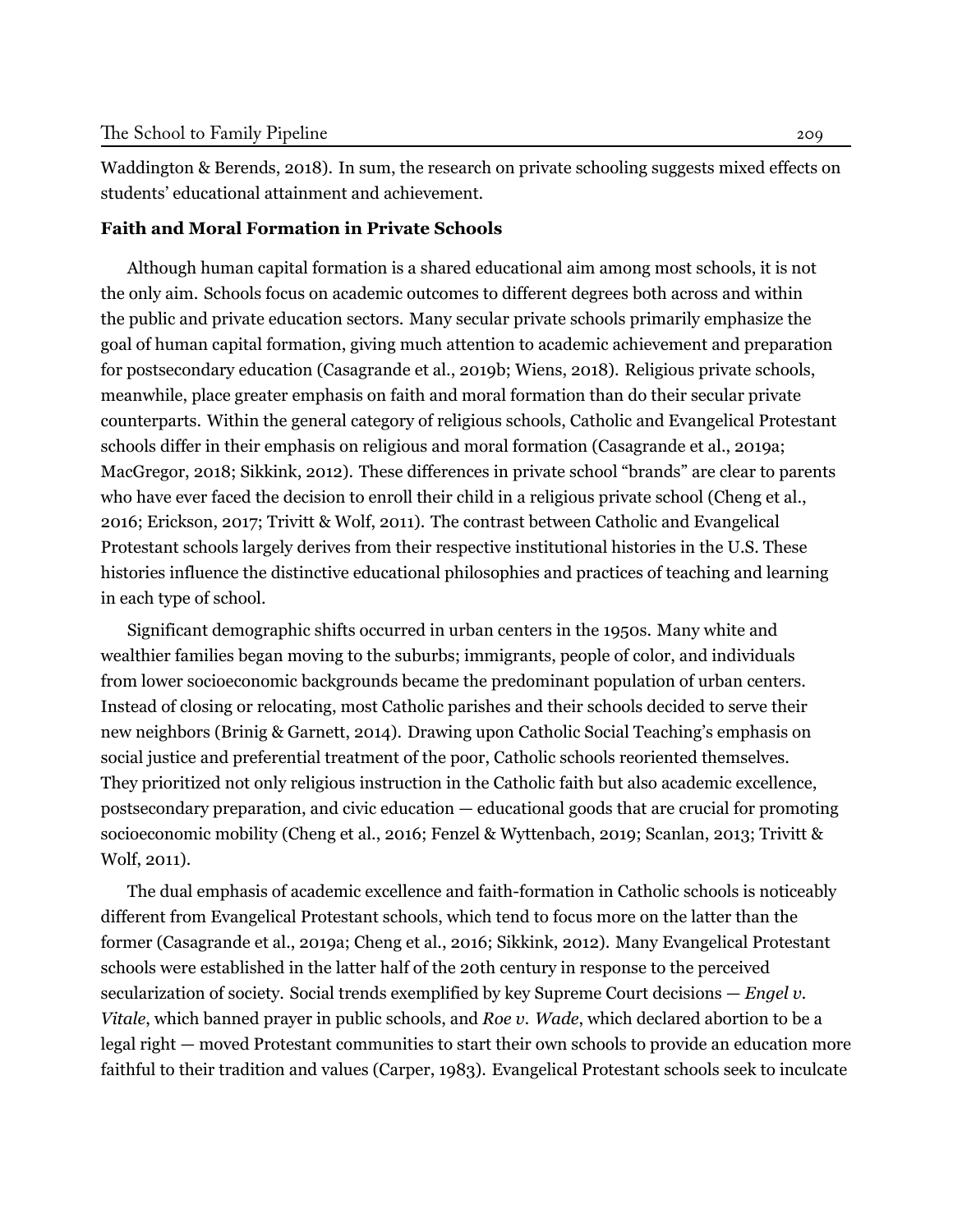a "familistic" set of values that emphasizes the importance of stable marriage as the foundation of family life ([Regnerus](#page-27-7), [2003](#page-27-7); [Wilcox,](#page-28-6) [2004\)](#page-28-6).

#### **Moral Communities and Moral Ecologies**

Schools are products of their respective histories and traditions. Their educational ends as well as their practical means toward those ends are grounded in particular ideals and normative views about human nature and a life worth living. In addition to the academic content, schools convey social mores, habits, and conceptions of a good life to their charges. Put differently, schools do not merely provide information; they play a crucial role in character *formation.* Schools are moral communities. They have a moral ecology, a concept Hunter and Olsen (2018) describe:

When social institutions—whether the family, peer relationships, youth organizations, the internet, religious congregations, entertainment of popular culture—cluster together, they form a larger ecosystem of powerful cultural influences. None of these is morally neutral. Indeed, all social institutions rest upon distinctive ideals, beliefs, obligations, prohibitions, and commitments—many implicit and some explicit—and these are rooted in, and reinforced by, well-established social practices. Taken together, these form a moral ecology.

*(p. 11)*

This ecosystem comprises a web of factors that fundamentally shape students who are situated in it. "Societal mores, families, churches, mediating institutions, businesses, and the state constitute the soil, air, water, flora, and fauna of the moral ecosystem," writes Hertzke([1998](#page-25-0), p. 652). The effect that schools and other communities have on individuals has been called the moral communities thesis and is supported by some empirical evidence [\(Stark](#page-27-8), [1996\)](#page-27-8). Several studies demonstrate the formative influence of religious communities, suggesting that broader moral ecosystem has a crucial pedagogical influence on religiosity, sexual behavior, theft, and other delinquent behavior ([Finke & Adamczyk,](#page-25-4) [2008](#page-25-4); [Longest & Uecker](#page-26-7), [2017;](#page-26-7) [Regnerus,](#page-27-7) [2003\)](#page-27-7).

Education economists typically attribute this formative influence of religious schools to peer effects, or the externalities that spill over from one student to another [\(Sacerdote,](#page-27-1) [2011\)](#page-27-1). The breadth and depth of a school's formative influence, however, is much greater than the sum of the ways individual students affect each other. Critical theorists argue that schools shape students in ways beyond the explicit curriculum and course offerings, including the hidden curriculum, which is "the unstated norms, values and beliefs that are transmitted to students through the underlying structure of meaning in both the formal content as well as the social relations of school and classroom life" (Giroux & Penna, [1979](#page-25-5), p. 22). School communities transmit ways of viewing the world, character-forming practices, and beliefs about what is metaphysically plausible [\(Bourdieu,](#page-23-10) [1977;](#page-23-10) [Weininger & Lareau,](#page-28-7) [2018](#page-28-7)).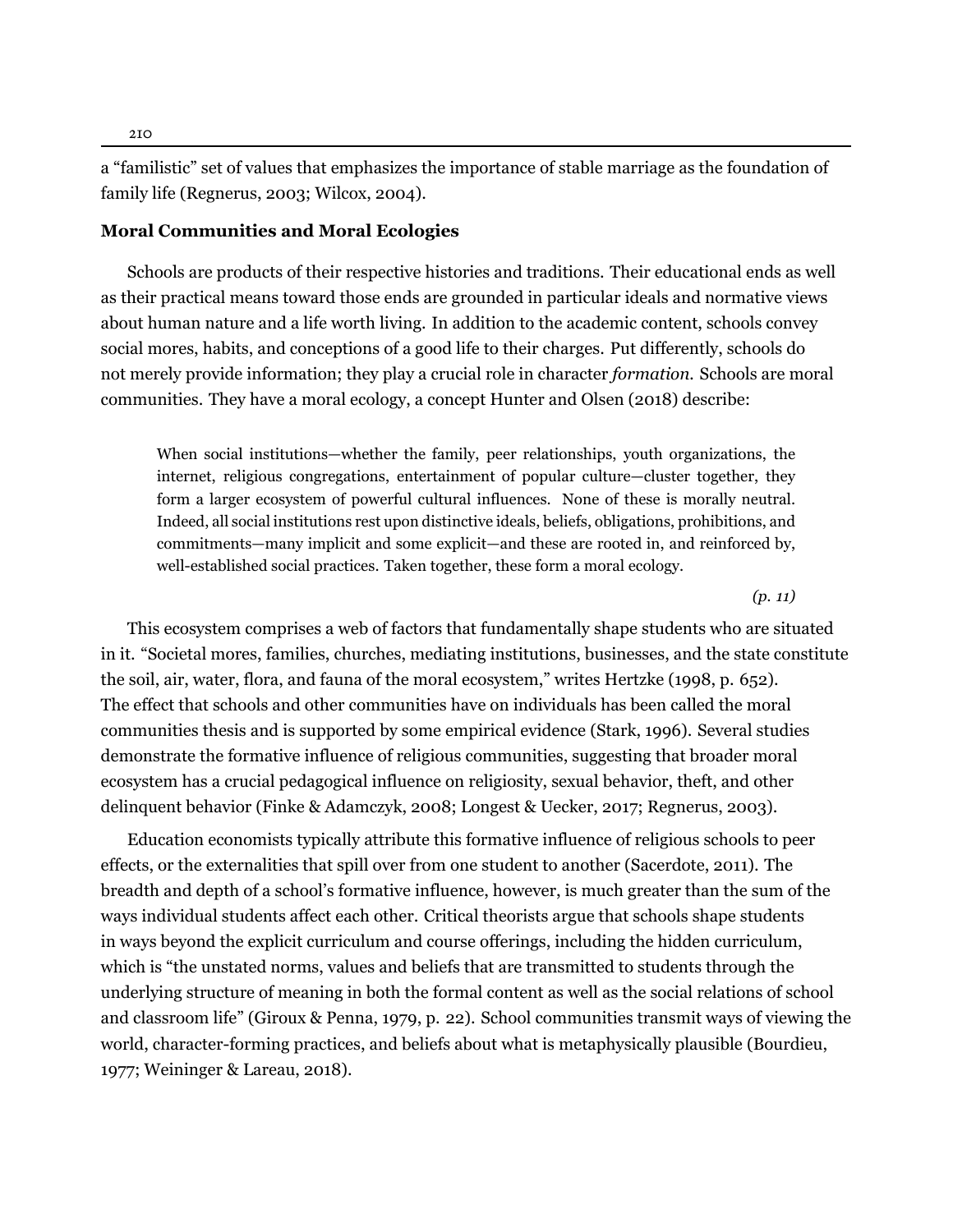#### The School to Family Pipeline 211

Different types of schools draw upon diverse moral visions and embody them variously in practices. Religious private schools—whether Catholic, Evangelical Protestant, Mainline Protestant, Muslim, or Jewish—have a different ethos not only from nonreligious private schools but also from one another ([Sikkink](#page-27-9), [2018;](#page-27-9) [MacGregor,](#page-26-6) [2018](#page-26-6); [Hunter](#page-26-0) & Olson, [2018](#page-26-0); [Wertheimer,](#page-28-8) [2018.](#page-28-8) Even among public schools, there are distinctions between rural and urban schools, not to mention charter school [\(Guhin](#page-25-6), [2018;](#page-25-6) [Fournier](#page-25-7), [2018;](#page-25-7) [Maloney,](#page-26-8) [2018.](#page-26-8) Undoubtedly, the shared understandings of marriage, family, and sexuality vary across schools. This variation can be observed in different approaches to sex education; official policies on sexual behavior for students and staff; norms and practices regarding dating, romance, and sex; and the family backgrounds of members of the school community [\(Hunter](#page-26-0) & Olson, [2018;](#page-26-0) [MacGregor](#page-26-6), [2018;](#page-26-6) [Sikkink](#page-27-9), [2018;](#page-27-9) [Wertheimer](#page-28-8), [2018;](#page-28-8) [Zimmerman,](#page-29-7) [2015.](#page-29-7) Schools function as moral communities and represent the important formative components in the broader moral ecosystem.

#### **The Influence of Catholic and Protestant School Ethos on Moral Formation**

The theory of moral communities and moral ecosystems is consistent with a large body of empirical research on the life trajectories of students who attended religious private schools. Postsecondary education research suggests that attending religious private colleges and universities strengthens ties to religious communities, reinforces religious practices, cultivates unique conceptions about vocation, and instills a particular sexual ethic (Cheng & [Sikkink](#page-24-11), [2020](#page-24-11); [Davignon](#page-24-12) & Thomson, [2015;](#page-24-12) [Hill](#page-25-8), [2009](#page-25-8); [Schreiner](#page-27-10), [2018;](#page-27-10) [Vanderwoerd](#page-28-9) & Cheng, [2017.](#page-28-9) Nationally representative surveys of U.S. adults like the Cardus Education Survey, National Longitudinal Study of Adolescent Health, and the National Study of Youth and Religion indicate that religious faith plays a more salient role in the lives of individuals who were educated in Catholic and Evangelical Protestant schools than in the lives of individuals who were educated in public schools. Religious service attendance and practice of private religious activities such as prayer are more common among graduates of religious private schools compared to individuals educated in public schools. Religious school graduates also exhibit higher rates of charitable donations, volunteering, and selection into health, education, and other occupational fields that focus directly on serving others. Religiosity levels are highest among attendees of Evangelical Protestant schools, likely due to the stronger emphasis on faith formation in these schools relative to Catholic schools [\(Casagrande](#page-23-7) et al., [2019a;](#page-23-7) Cheng & [Sikkink](#page-23-3), [2019](#page-23-3); [Hill,](#page-26-9) [2011](#page-26-9); [Pennings](#page-27-0) et al., [2014](#page-27-0); [Uecker](#page-28-1) & Stokes, [2008.](#page-28-1)

On the other hand, Catholic school graduates complete more years of education, are more likely to major in a STEM field, have higher employment incomes, and are more likely to hold a high-level managerial or executive job compared to Protestant school graduates ([Casagrande](#page-23-7) et al., [2019a](#page-23-7); [Pennings](#page-27-0) et al., [2014.](#page-27-0) These patterns provide additional evidence to corroborate the dual emphasis of Catholic schools on both faith formation and academic excellence and the heavier emphasis of Evangelical Protestant schools on faith formation and eschewing worldly values.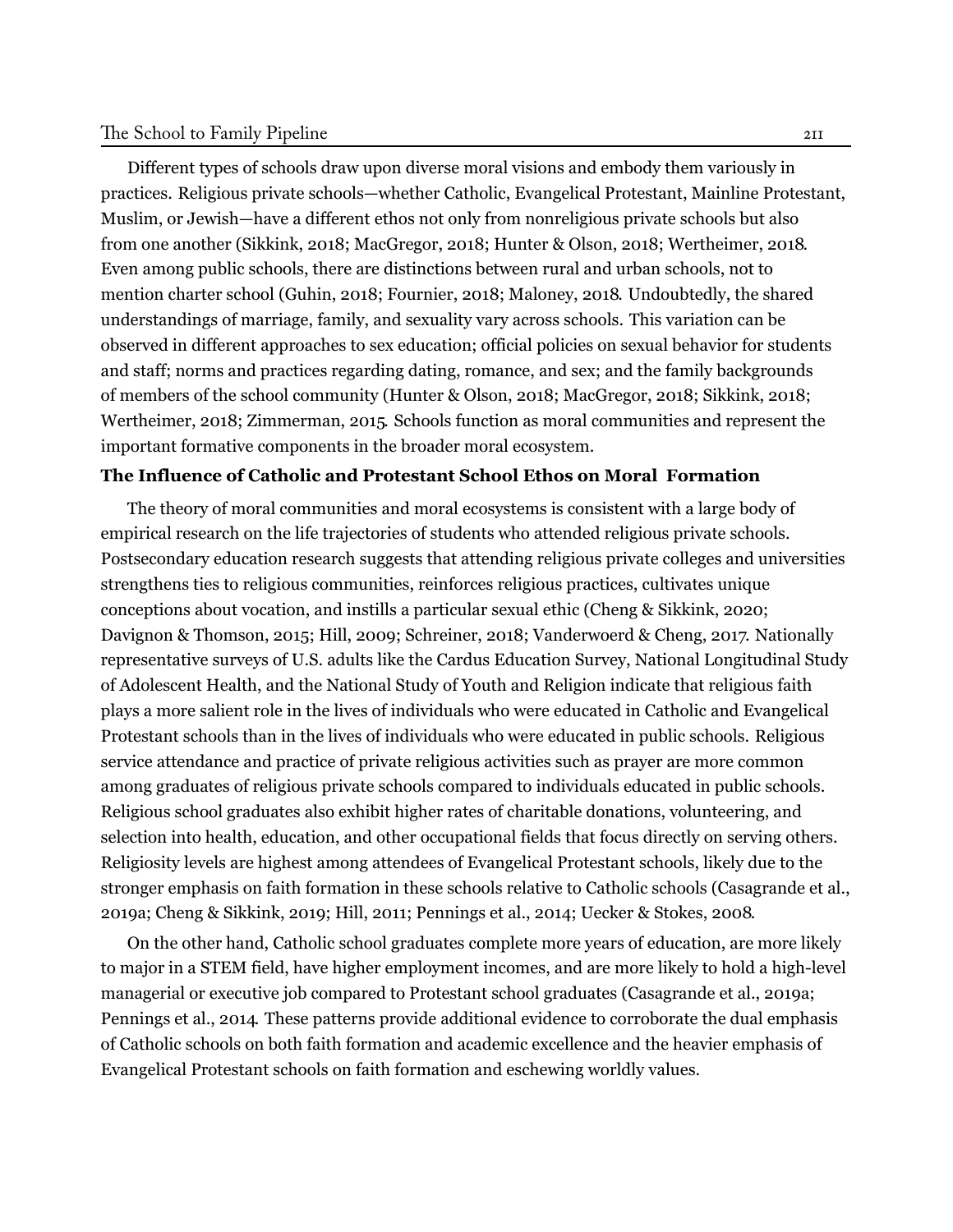212

The religious influence of Catholic and Evangelical Protestant schools is also reflected by trends in marriage and childbirth — the phenomena that are the focus of our study. The aforementioned surveys indicate that marriage rates are higher among individuals who attended religious schools for the majority of their primary and secondary education. Teenage birth rates and sexual activity are lower among religious school students. Graduates of Evangelical Protestant schools, however, marry and have children at younger ages than graduates of Catholic schools, once again suggesting the greater emphasis on faith formation as it pertains to views of the centrality of the family in Evangelical Protestant schools (Figlio & [Ludwig](#page-25-9), [2012](#page-25-9); [Uecker](#page-28-0) & Hill, [2014.](#page-28-0) We add to this body of literature by using another nationally representative sample of U.S. adults to examine a larger breadth of marital outcomes than researchers have studied previously, including divorce and outof-wedlock births.

We also are interested in determining whether private school effects persist after controlling for family effects and sociodemographic factors. That's because family research has documented the intergenerational reproduction of marital outcomes. Children are more likely to form stable marriages of their own if they were raised in an intact, married family [\(Wolfinger,](#page-29-8) [2005.](#page-29-8) They also are more likely to bear their children in the context of marriage (Amato & [Cheadle](#page-23-11), [2005](#page-23-11); [McLanahan](#page-26-10) & Sandefur, [1994.](#page-26-10) Family formation and family stability are tied to a variety of socioeconomic factors growing up including income and educational background [\(Cherlin](#page-24-13), [2009](#page-24-13); [Wilcox](#page-29-9), [2010.](#page-29-9) Other research has documented marked differences in marital outcomes by ethnic background (Tucker & [Mitchell-Kernan](#page-28-10), [1995](#page-28-10); Wilcox & [Wolfinger,](#page-29-10) [2016.](#page-29-10)

These non-schooling factors may explain or interact with any potential influence that schools have on their students' patterns of family formation and maintenance. Although some sociological theories of education are skeptical about the capacity of schools to overcome demographic factors [\(Bourdieu](#page-23-12), [1979,](#page-23-12) others are more optimistic. Some scholars suggest that the school community provides sufficient forms of human, social, cultural, and other forms of capital to affect students in nontrivial ways (Brinig & [Garnett](#page-23-13), [2010](#page-23-13); [2014;](#page-23-8) Cheng & [Sikkink](#page-23-3), [2019](#page-23-3); Coleman & Hoffer, [1987;](#page-24-14) [Coleman,](#page-24-3) [1988](#page-24-3); [Stewart](#page-28-11) & Wolf, [2014;](#page-28-11) [Teachman](#page-24-14) et al., [1996\)](#page-28-12).

Finally, we examine whether there are potential effect heterogeneities. Private schools may affect students with dissimilar demographic backgrounds in different ways. Some research on private school voucher programs, for instance, finds large effects for students from moderately disadvantaged backgrounds but no effects for the severely impoverished (Cheng & [Peterson](#page-23-6), [2020.](#page-23-6) Such a finding is consistent with the moral communities thesis and theory of moral ecologies. Schools occupy one place in the nexus of numerous formative influences. Insofar as the ideals embodied in the family, popular culture, peers, and other sources of influence are both salient and inconsistent with those found in school, the potential school effects may be mitigated. In their wellknown study of Catholic schools, [Bryk](#page-23-4) et al. [\(1993](#page-23-4) note that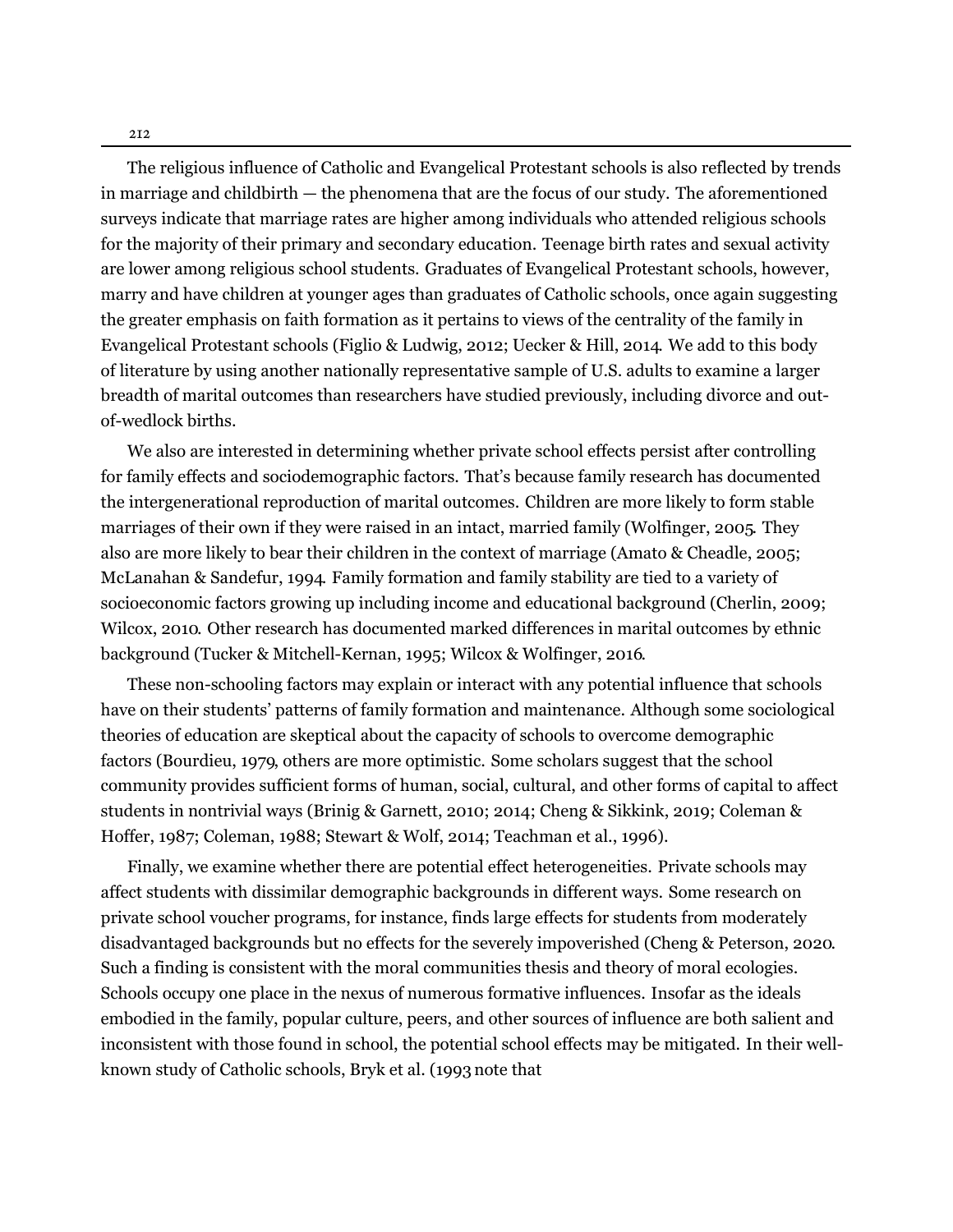Catholic school faculty go to great lengths to help students and work with parents, but reciprocity is also expected. Students who seriously or chronically violate the community's norms must leave. Indeed, students are more likely to exit for this reason than for poor academic performance.

*(p. 313)*

The extent to which schools can accomplish this bridging of differences in cultural capital across families has been questioned by critical theorists [\(Bourdieu,](#page-23-12) [1979;](#page-23-12) [Weininger & Lareau](#page-28-7), [2018\)](#page-28-7).

#### **Research Hypotheses**

We propose the following four specific research hypotheses about private schooling and student outcomes pertaining to marriage and family formation.

H1: Adults who attended religious private schools will have higher marriage rates, lower divorce rates, and a lower incidence of non-marital childbirths compared to adults who attended public schools.

H2: Adults who attended Protestant schools will have higher marriage rates, lower divorce rates, and a lower incidence of non-marital childbirths compared to adults who attended Catholic schools.

H3: The effects that religious private schools have on marriage, divorce, and non-marital childbirths will be larger for adults who grew up in households with lower financial security.

H4: The effects of religious schools on marital outcomes will be larger for adults who grew up without an intact family, that is, without both biological parents in the home.

#### **Data and Methods**

#### **The Understanding America Study**

We use the Understanding America Study (UAS) survey data to test our hypotheses. The UAS is a nationally representative internet panel of U.S. individuals over the age of 18. The data are maintained by the Center for Economic and Social Research at the University of Southern California. Respondents are selected through address-based sampling, and respondents without internet access are provided the necessary hardware to participate. The UAS currently has about 8,500 respondents who respond to approximately one survey each month. Each survey lasts around half an hour, and respondents are compensated financially for each survey they complete. The first wave (UAS1) was administered in 2014. Although there have been over 200 waves of UAS, not all respondents complete every wave. For our study, we rely on UAS20 and UAS37, completed by about 5,000 respondents at the time of our analysis. To ensure that our particular sample is nationally representative, we employ sampling weights in all of our analyses.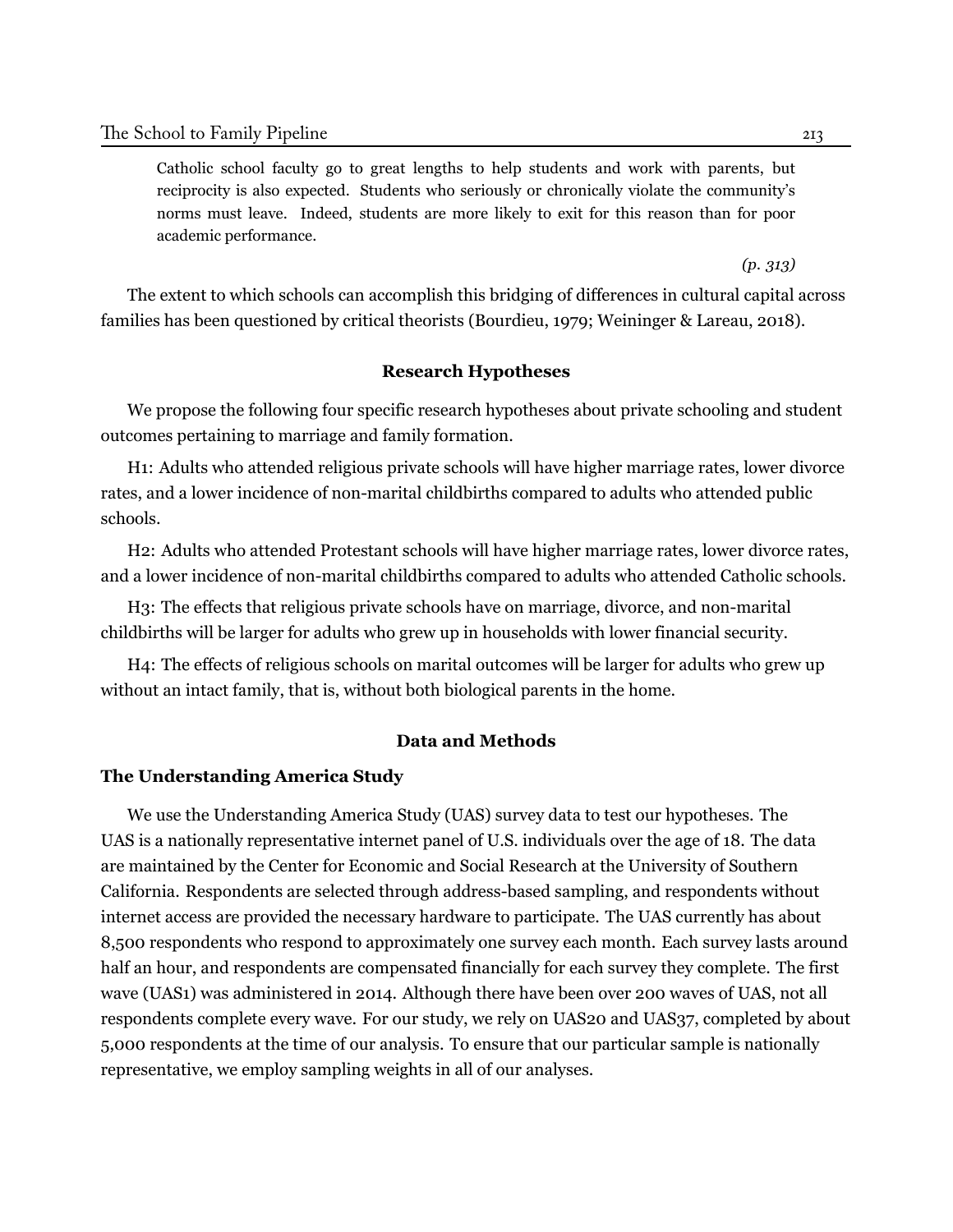#### **Independent Variables**

The primary and secondary schooling background of each respondent is our main independent variable of interest. In UAS37, respondents reported whether they attended a public, Catholic, non-Catholic but religious, or non-religious private school for every year of their schooling from kindergarten through twelfth grade. We substitute the term "secular private" for the label "nonreligious private." We use this information to create a vector of binary variables that indicate the school sector in which each respondent primarily received her education. Following [Sikkink](#page-27-5) ([2012](#page-27-5)) and [Pennings et al.](#page-27-0) ([2014\)](#page-27-0), respondents are classified as primarily educated in a given sector if they either spent the majority of their 13 years of schooling or a majority of their four years of high school in that sector. $1$ 

The "non-Catholic religious" category poses a labeling challenge. Protestant schools compose about 90 percent of enrollments at non-Catholic but religious private schools (National Center for Education Statistics, 2019). We were able to identify only six respondents in our sample that spent their primary and secondary education primarily in a religious private school that was neither Catholic nor Protestant. We leave those six observations in our analysis in order to maintain the representativeness of the sample, meaning that the category technically is "non-Catholic religious," even as we assign it the more elegant and largely accurate descriptive title of "Protestant." The Protestant label itself, of course, represents a polyglot of non-Catholic Christian denominations comprising fundamentalist, evangelical, and mainline varieties. If anything, this variability among the single category we call "Protestant" will make it less likely that we will observe consistent associations between the Protestant indicator variable and our marriage dependent variables.

Although our primary interest is in the effects of Catholic and Protestant schools on marital outcomes, we include secular private schools in the analysis. We do not have clear expectations regarding the effects of secular private schools on our dependent variables, given the absence of strong theory on the question, but include the results from that type of school for informational purposes.

<sup>1</sup> Incidences of respondents who spent the majority of their total schooling in a sector different from the sector in which they spent a majority of their high school years were rare. Such cases were resolved in the way that supported our ability to draw conclusions regarding the effects of religious schools on outcomes. Specifically, the Protestant category was favored in any such conflict, because it was the least common religious school type. Secular schooling was favored second, Catholic schooling third, and public schooling lost out in any conflict, because it was the most common school type. We implemented this practice to reduce the threat of Type II (false negative) errors in our analysis due to low analytic power stemming from the small size of some of our school type subsamples, especially those involving religious schools. This procedure resulted in 8, 20, and 35 additional Protestant, Secular, and Catholic schoolers.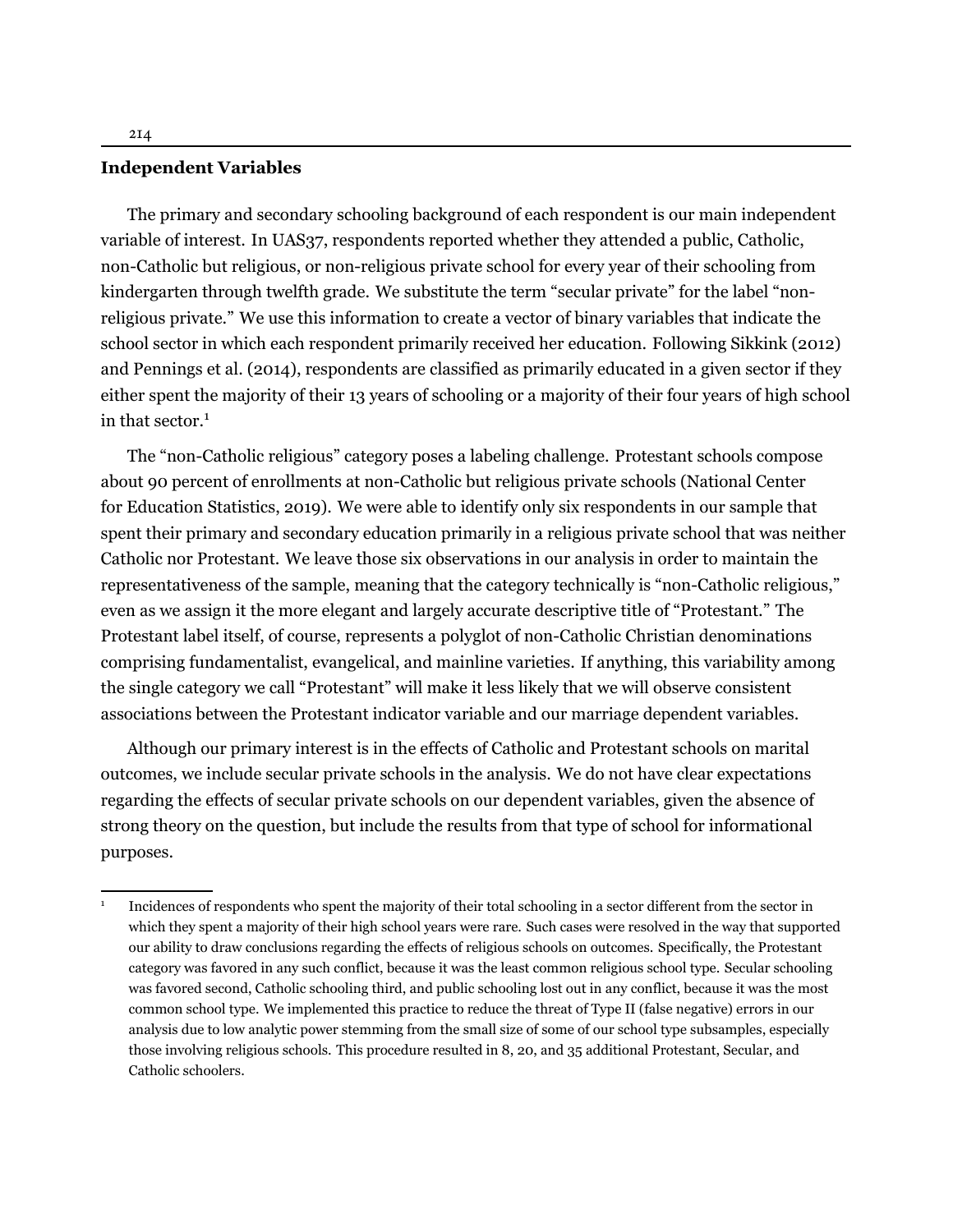#### **Dependent Variables**

We constructed our dependent variables based on information provided in UAS20. In that wave of the survey, respondents completed a variety of questions related to family life. They indicated their history of marriages and divorces. Respondents also disclosed a variety of details about their children including their ages. Using this information, we constructed the three dependent variables for our study.

First, we created a binary variable indicating whether the respondent was ever married and never divorced. We set the value of this variable equal to one for such respondents. The value of this variable was set equal to zero for respondents who were never married or married at some point but ever divorced.

Second, we created a binary variable to identify respondents who ever divorced. This variable was set equal to one for respondents who ever divorced and to zero if the respondent ever married but never divorced. For respondents who never married, this variable was set to missing, excluding them from the analysis on divorce.

Our third dependent variable is an indicator for whether the respondent ever had any nonmarital births. By combining information from UAS20 about when each respondent was married and the ages of their biological children, we identified male and female respondents who ever claimed a biological child born outside of marriage. This variable was set equal to one for those respondents and zero for all other respondents.

#### **Summary Statistics**

The first panel of Table 1 provides summary statistics for our dependent variables for the full sample. Consistent with other data sources on family formation, 43 percent of respondents had ever been married but never divorced. Of respondents who had ever married, 42 percent had ever been divorced. Twenty-four percent of respondents had out-of-wedlock births, a pattern that parallels other research in this area [\(Wilcox](#page-29-9), [2010](#page-29-9)).

The remaining panels provide descriptive information about marital outcomes by school type, financial security status, family structure, and ethnicity. Based on raw means, marriage rates were higher while divorce as well as non-marital birth rates were lower in Protestant and secular private schools than public schools. Differences in these outcomes between Catholic schools and public schools were less pronounced. Consistent with prior literature, marriage rates were lower while rates of divorce and out-of-wedlock births were higher for adults who faced financial insecurity as children ([Wilcox](#page-29-9), [2010\)](#page-29-9). Adults who grew up in intact families tended to have better marital outcomes than those who did not grow up in such families ([Wolfinger,](#page-29-8) [2005\)](#page-29-8). Asian adults tended to have better marital outcomes than members of other ethnic groups while Black adults tended to have comparatively worse marital outcomes. These averages, however, did not adjust for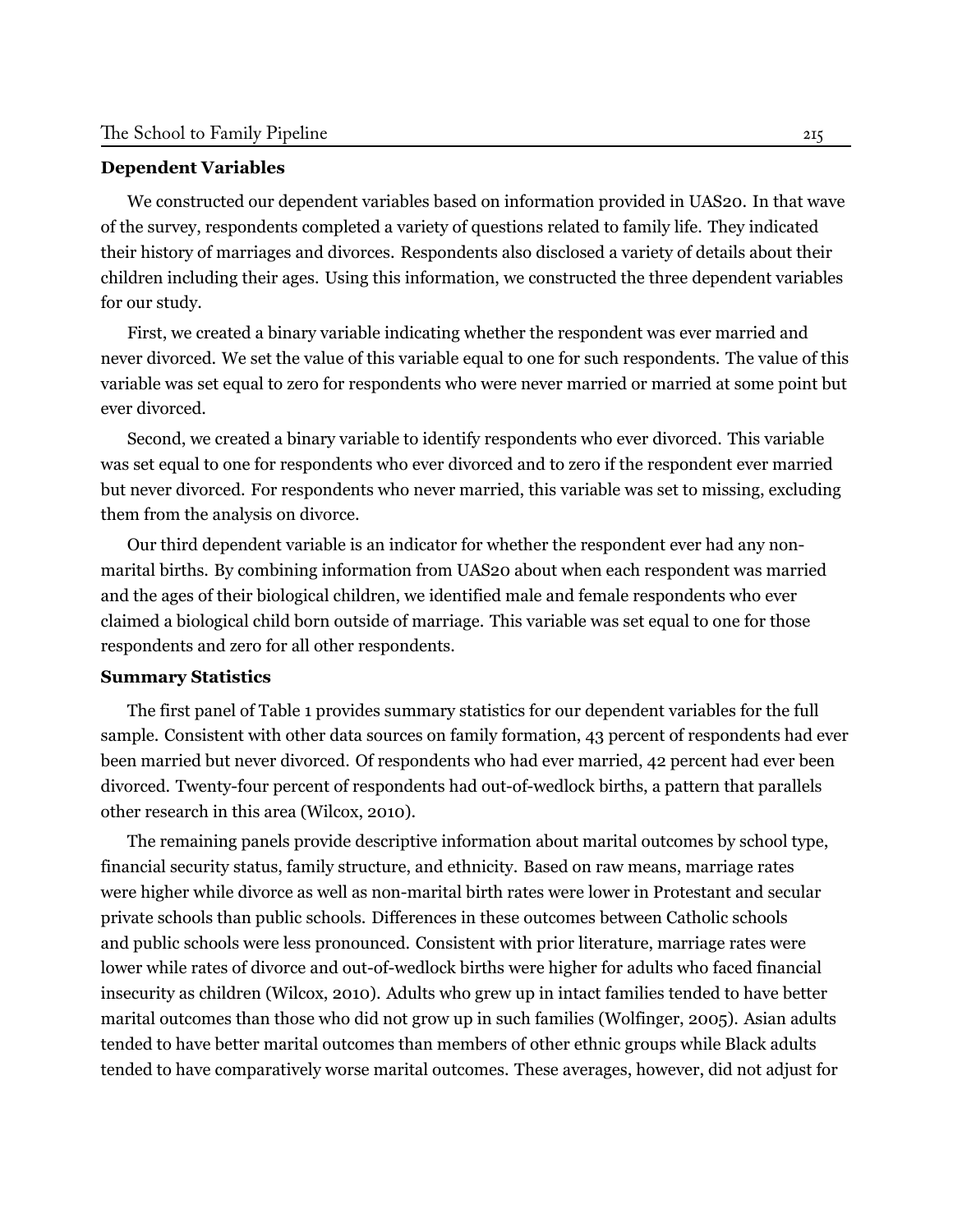| . .<br>×<br>۰.<br>×<br>۰, |  |
|---------------------------|--|
|---------------------------|--|

*Marital Outcomes by Sector*

|                               | Number of        | Ever Married,         | <b>Ever Divorced</b> | <b>Had Non-Marital</b> |
|-------------------------------|------------------|-----------------------|----------------------|------------------------|
|                               | Observations for | <b>Never Divorced</b> |                      | <b>Birth</b>           |
|                               | Sample           |                       |                      |                        |
| <b>Full Sample</b>            | 4,942            | 0.43                  | 0.42                 | 0.24                   |
| <b>By School Sector</b>       |                  |                       |                      |                        |
| <b>Public School</b>          | 4,366            | 0.41                  | 0.43                 | 0.26                   |
| <b>Catholic School</b>        | 410              | 0.49                  | 0.40                 | 0.16                   |
| <b>Protestant School</b>      | 91               | 0.63                  | 0.20                 | 0.10                   |
| Secular Private School        | 75               | 0.53                  | 0.16                 | 0.11                   |
| <b>By Childhood Financial</b> |                  |                       |                      |                        |
| Security                      |                  |                       |                      |                        |
| <b>Financially Insecure</b>   | 2,724            | 0.43                  | 0.44                 | 0.26                   |
| Childhood Financially         |                  |                       |                      |                        |
| Secure Childhood              | 2,218            | 0.43                  | 0.39                 | 0.22                   |
|                               |                  |                       |                      |                        |
| <b>By Family Structure</b>    |                  |                       |                      |                        |
| Not from Intact Family        | 1,225            | 0.34                  | 0.46                 | 0.34                   |
| From Intact Family            | 3,717            | 0.47                  | 0.41                 | 0.20                   |
| By Ethnic Background          |                  |                       |                      |                        |
| White                         | 3,670            | 0.46                  | 0.42                 | 0.20                   |
| <b>Black</b>                  | 356              | 0.25                  | 0.53                 | 0.46                   |
| Hispanic                      | 448              | 0.45                  | 0.36                 | 0.31                   |
| Asian                         | 165              | 0.54                  | 0.25                 | 0.09                   |

Note: Sampling weights included. The analytic sample predicting divorce is restricted to respondents who have ever been married.

demographic background variables. In the next section, we describe our regression framework that accounts for these factors.

#### **Methods**

#### *Analysis for full sample.*

To compare rates of marriage, divorce, and non-marital births for respondents across school types, we estimated a variety of logistic regression models. We used our set of school-type indicators to predict our three respective dependent variables of interest. Our models always controlled for a variety of background demographic characteristics to account for the ways these factors confound any potential school effect on marital outcomes. Specifically, we included controls for the respondent's gender, age, and ethnicity, along with their mother's highest level of education. We also controlled for whether respondents grew up in an intact family. We emphasize, however, that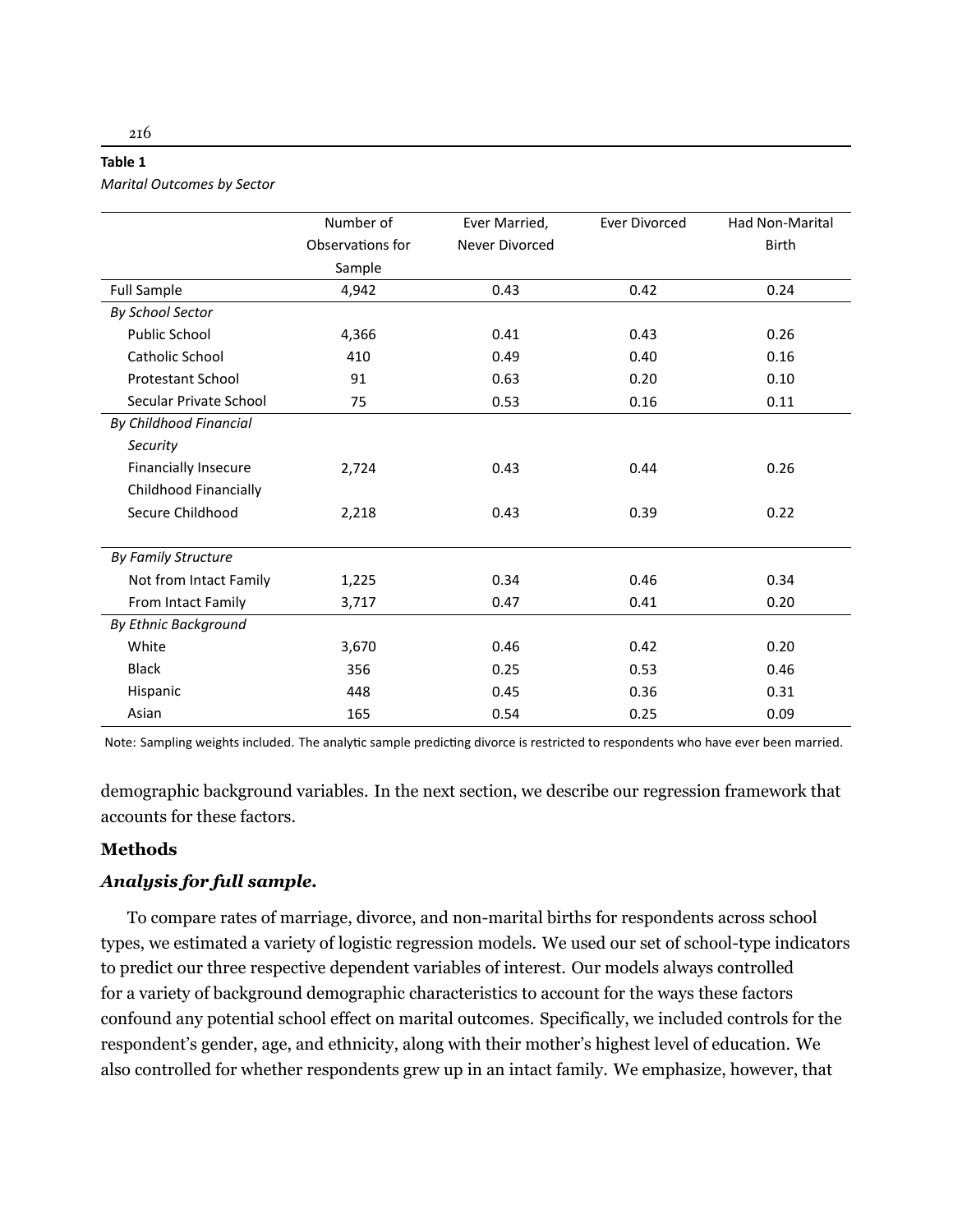our intent is not to estimate a completely unbiased school effect; our regression analysis does not provide that level of internal validity. Our study is correlational, not necessarily causal.

Although we do not have data on household income during childhood, we have information about respondents' financial security as children. We incorporated this information into our set of control variables. In UAS37, respondents were asked to select one of four descriptors for their financial situation while they grew up. The four options were: (a) We sometimes didn't have enough money to pay for basic food, clothing, and housing; (b) Money was tight but we had what we needed; (c) We had enough money to buy what we needed and other things we enjoyed; and (d) We didn't really have to worry about money. We included a set of dichotomous variables to indicate which of the four responses respondents selected, with the first response option as the omitted category.

Moderator analyses**.** After estimating results for the full sample, we conducted a series of moderator analyses to estimate school-type differences in marital outcomes for the two subgroups of the U.S. population in the last two hypotheses listed earlier (H3 and H4). We estimated the same logistic regression model described above but restricted the analytic sample to members of specific subgroups in order to learn if certain types of private schools have different marital effects on different subgroups of people.

We first considered respondents from financially secure and insecure households, that is, respondents who described their childhood financial situation as "Money was tight but we had what we needed" or "We sometimes didn't have enough money to pay for basic food, clothing, and housing" compared to other respondents who did not face such hardship. We then considered respondents who did and did not grow up with intact families.

#### **Results**

In this section, we present our findings in the form of marginal effects from logit estimations, thereby signaling the change in the probability of the given marriage outcome associated with each variable for the typical individual, adjusting for the influence of other important background factors. Our variables of greatest interest are specific types of private schools. By omitting the indicator variable for attending a public school, the marginal effect coefficients represent the adjusted differences in marriage, divorce, and out-of-wedlock birth rates of respondents who primarily attended Catholic, Protestant, or secular private schools compared to respondents who attended public schools.

#### **Main Findings**

Our primary findings focus on the effects of specific types of private schools – especially Catholic and Protestant schools – on the key marital outcomes of ever being married and never divorced,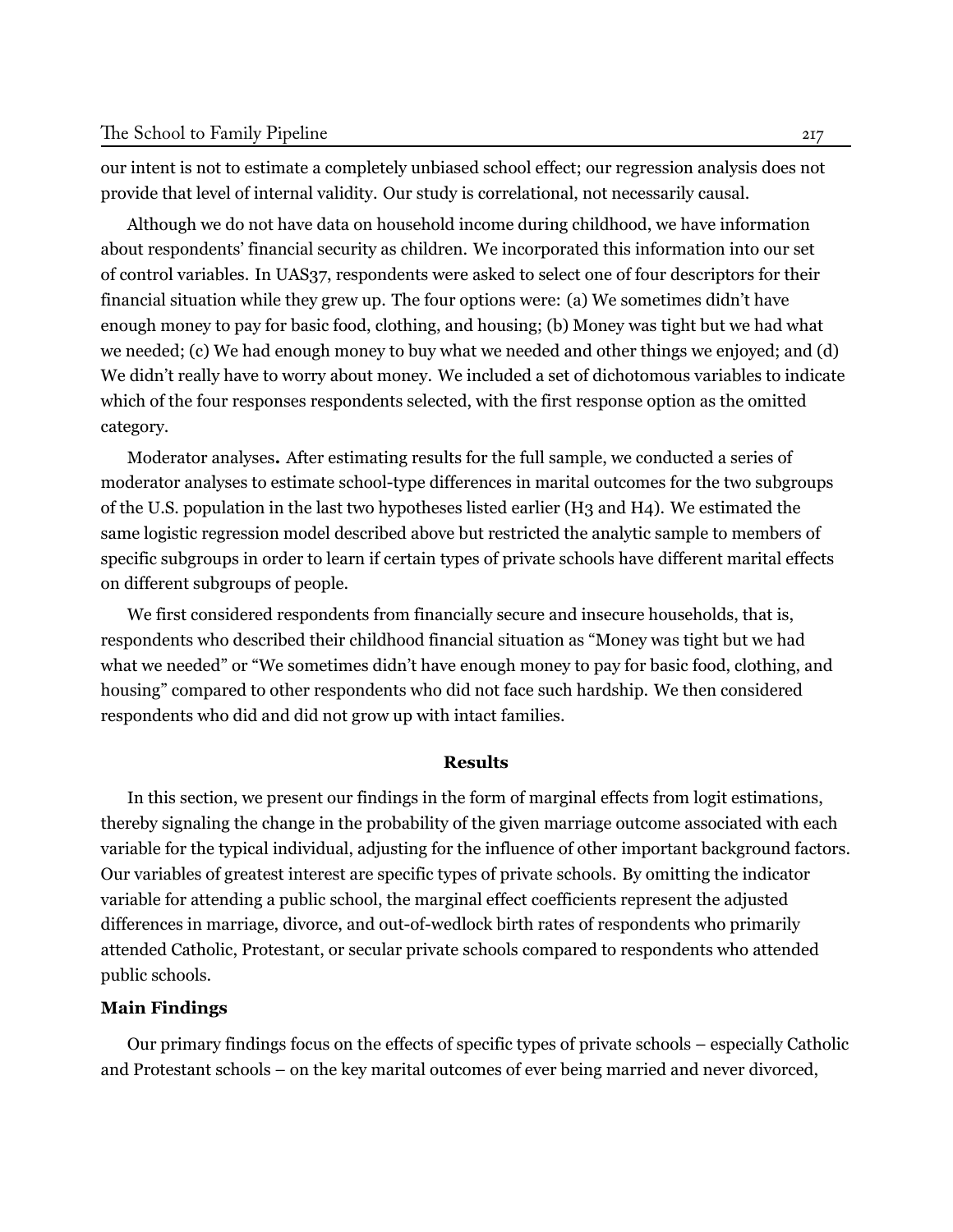ever being divorced, and ever being the cause of a birth outside of marriage (Table 2). Hypothesis 1 is mostly confirmed, as both types of religious private schools are associated with at least one statistically significant improvement in a marriage outcome. A student who received most of his K-12 education in a Catholic school is almost 6 percentage points less likely to have been a party to a non-marital birth than a descriptively similar student who received a majority of his K-12 education in a public school. The effect of Catholic schooling here on out-of-wedlock births is only statistically significant at a marginal level, however. Catholic schooling is positively associated with ever having been married but never divorced and negatively associated with ever having been divorced, but neither of those relationships is statistically significant.

Protestant religious schooling, a category dominated by Evangelical Christian schools, demonstrates a stronger and more consistent influence on desirable marital outcomes than does Catholic schooling. That finding confirms our Hypothesis 2. A student who received most of her K-12 education in a Protestant school is almost 20 percentage points more likely to have been ever married and never divorced than a comparable public-school student, a finding that is highly statistically significant. Protestant schooling also is associated with lower probabilities of ever having been divorced (20 percentage points) and ever causing a non-marital birth (14 percentage points). Both of those associations are statistically significant at the standard confidence level.

Like Catholic schooling, secular private schooling is associated with better marital outcomes across the board, but only one of those relationships is statistically significant. A student who was mostly educated in a secular private school is almost 28 percentage points more likely to have never been divorced than a similar public-school student, a finding that is highly statistically significant and the largest overall correlation of any type of private schooling with a marital outcome.

All these significant associations between the various types of private schooling and marital outcomes are drawn from regression models that simultaneously control for the effects of key background factors. Women are somewhat more committed to desirable marital outcomes than are men. Being female is associated with a more than six percentage point increased probability of the ever-married-never-divorced outcome, as well as a nine percentage point decrease in the ever-divorced condition and a more than three percentage point reduction in the non-marital birth outcome. Older individuals have a higher probability of both the ever-married-never-divorced outcome and the ever-divorced outcome, as we might expect, but also a lower probability of having caused a non-marital birth. Each decade of age is predictive of a three percentage point increase in the probability of ever having been married but never divorced, a seven percentage point increase in the probability of ever having been divorced, and a one percentage point decrease in the probability of ever being a party to a non-marital birth. Marital norms have changed over the past decades and individuals raised in earlier eras are less likely to have, or at least claim, a biological child born out of wedlock.

218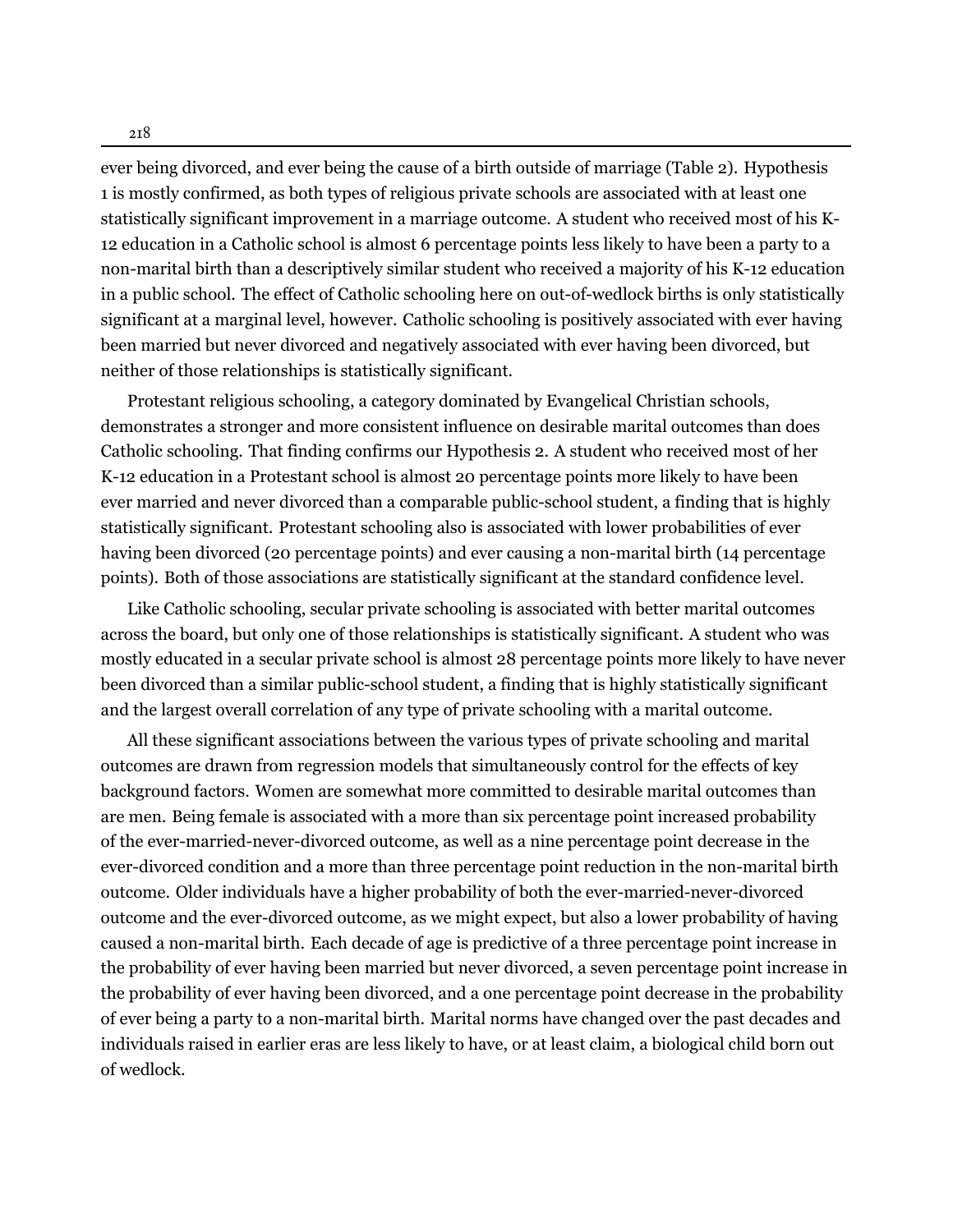#### The School to Family Pipeline 219

There are ethnic patterns to marital outcomes in our data. Compared to adults who identify as White, those who identify as Black are 17 percentage points less likely to ever have been married but never divorced, nearly 11 percentage points more likely ever to have been divorced, and 21 percentage points more likely to have been a party to a non-marital birth. Adults who identify as Hispanic are similar to Whites in their probabilities of ever having been married but not divorced and ever having been divorced but are nearly eight percentage points more likely to have had a nonmarital birth. Those who self-identify as Asian are nearly 12 percentage points less likely to have ever been divorced and also almost 11 percentage points less likely to have caused an out-of-wedlock birth than otherwise similar White adults. Adults who identify with more than one race are about 15 percentage points less likely ever to have been married but never divorced though their rates of other marital outcomes are similar to their White peers.

If a respondent's mother completed college, he or she was more likely to have desirable marital outcomes. Those whose mothers attained college degrees were nearly seven percentage points more likely ever to have married but never divorced, eight percentage points less likely ever to have divorced, and 11 percentage points less likely to have caused a non-marital birth. Our variables measuring the levels of economic deprivation that respondents experienced as children generally are not significantly associated with marriage outcomes. The one exception is that respondents who said "We didn't really have to worry about money" while growing up are almost eight percentage points less likely to have caused a non-marital birth than are respondents who did worry about finances as children.

The marital norm modeled to respondents when they were children substantially influences their own marriage outcomes. All else being equal, adults who grew up in an intact family are eight percentage points more likely ever to have married but never divorced, nearly nine points less likely ever to have divorced, and over seven percentage points less likely to have been a party to a nonmarital birth. These associations between growing up with both your mother and father together in the home and desirable marital outcomes for yourself are highly statistically significant.

The associations between these non-schooling background characteristics and the marital outcomes of our survey respondents are interesting and largely validate the data in our analysis. Their main role, however, is to minimize the bias in our estimates of the schooling effects on marriage outcomes by separating selection factors regarding the kinds of people who enroll in private schools from the independent effects of those schools on subsequent outcomes. As such, although we retain these crucial respondent background variables in our remaining regression estimates of private schooling effects, we only discuss the schooling effect results from this point on.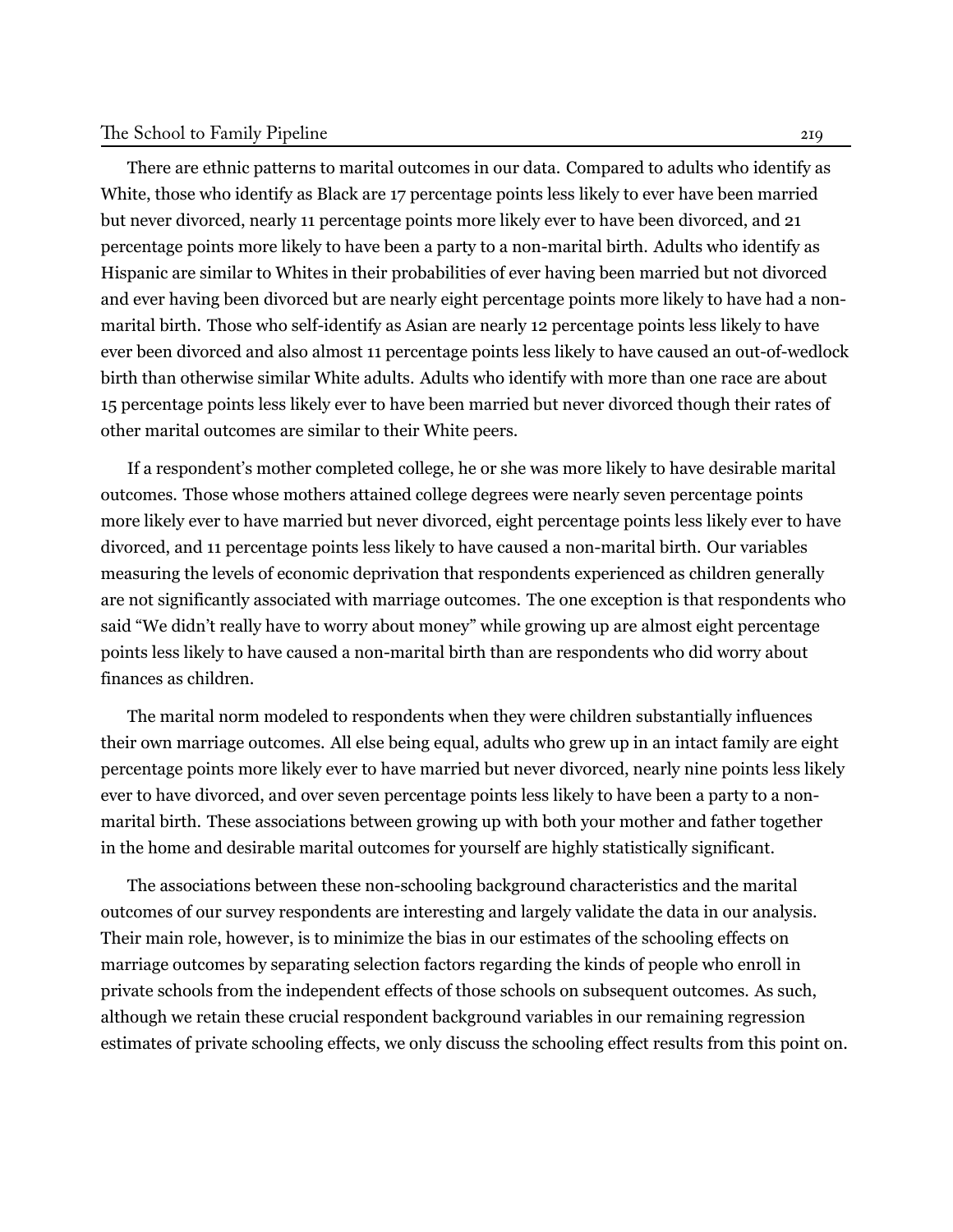| . .<br>×<br>۰.<br>× | ۰, |
|---------------------|----|
|---------------------|----|

*Main Results*

|                                            | Ever Married, Never | Ever Divorced | Non-Marital Birth |
|--------------------------------------------|---------------------|---------------|-------------------|
|                                            | Divorced            |               |                   |
| Catholic School                            | 0.022               | $-0.053$      | $-0.057*$         |
|                                            | (0.035)             | (0.041)       | (0.034)           |
| Protestant School                          | $0.198***$          | $-0.204**$    | $-0.138**$        |
|                                            | (0.074)             | (0.088)       | (0.067)           |
| Secular Private School                     | 0.086               | $-0.278***$   | $-0.140$          |
|                                            | (0.076)             | (0.104)       | (0.095)           |
|                                            | $0.064***$          | $-0.089***$   | $-0.033*$         |
| Female                                     | (0.020)             | (0.024)       | (0.018)           |
|                                            | $0.003***$          | $0.007***$    | $-0.001**$        |
| Age (in years)                             | (0.001)             | (0.001)       | (0.001)           |
|                                            | $-0.168***$         | $0.105**$     | $0.212***$        |
| Black                                      | (0.034)             | (0.047)       | (0.037)           |
| Hispanic                                   | 0.032               | 0.000         | $0.076**$         |
|                                            | (0.036)             | (0.041)       | (0.031)           |
|                                            | 0.070               | $-0.117*$     | $-0.105***$       |
| Asian                                      | (0.058)             | (0.068)       | (0.035)           |
|                                            | $-0.148***$         | 0.086         | 0.046             |
| More than one Race                         | (0.043)             | (0.059)       | (0.040)           |
|                                            | $-0.002$            | 0.026         | $-0.026$          |
| Mother Completed High School               | (0.027)             | (0.030)       | (0.024)           |
|                                            | $0.067**$           | $-0.080**$    | $-0.110***$       |
| Mother Completed College                   | (0.033)             | (0.036)       | (0.027)           |
|                                            | $-0.013$            | $-0.016$      | $-0.030$          |
| Money was tight but we had what we needed  | (0.039)             | (0.043)       | (0.034)           |
| We had enough money to buy what we needed  | $-0.020$            | $-0.028$      | $-0.032$          |
| and other things we enjoyed                | (0.040)             | (0.044)       | (0.035)           |
|                                            | $-0.011$            | $-0.041$      | $-0.075*$         |
| We didn't really have to worry about money | (0.054)             | (0.061)       | (0.044)           |
| Grew Up with Intact Family                 | $0.081***$          | $-0.085***$   | $-0.072***$       |
|                                            | (0.025)             | (0.029)       | (0.020)           |
| Ν                                          | 4,942               | 3,875         | 4,942             |

Notes: Sampling weights included. The analytic sample predicting divorce is restricted to respondents who have ever been married. \*\*\* *p* < 0.01, \*\* *p* < 0.05, \* *p* < 0.1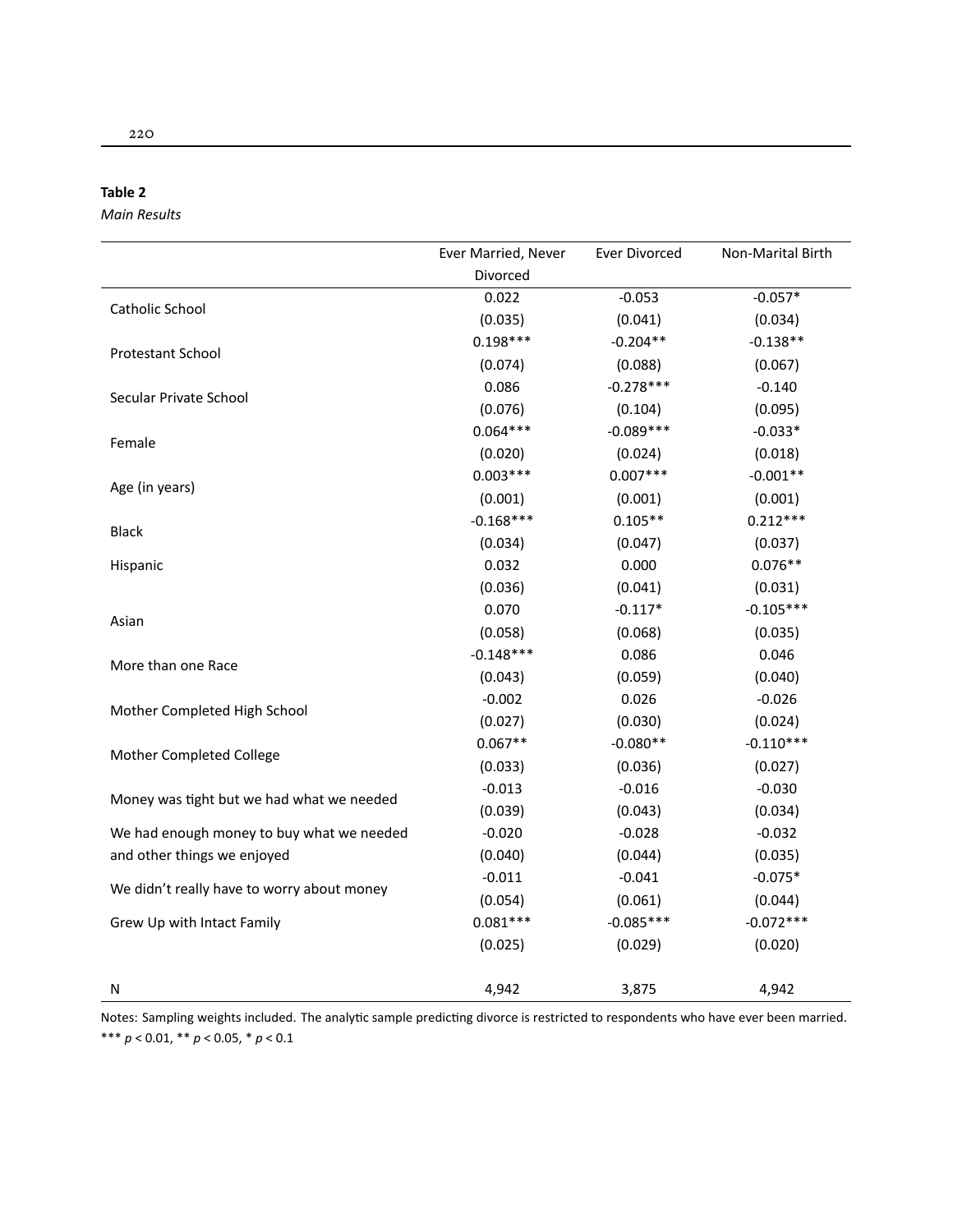#### **Results by Childhood Financial Security**

Religious schools generally and Catholic schools particularly are known for benefiting incomedisadvantaged students. Consistent with Hypothesis 3, the statistically significant effects of religious schools on desirable marriage outcomes are limited to the half of our sample who grew up with lower financial security (Table 3). The effects of Catholic schooling on marriage outcomes all are in the expected direction for adults who experienced financial insecurity as children, although only the nearly 12 percentage point decrease in the probability of ever having been divorced is statistically significant. The effects of Catholic schooling on marriage outcomes for adults who grew up with higher financial security all are non-significant and, in the case of ever being divorced, even point in an unexpected direction.

Consistent with Hypotheses 2 and 3, Protestant schools demonstrate strong and consistent effects on advancing all three of our desirable marriage outcomes but only for respondents who grew up with lower financial security. For that disadvantaged subgroup, attending a Protestant school for a majority of one's K-12 education is associated with a 32 percentage point increase in ever having been married but never divorced, a 24 percentage point decrease in ever being divorced, and a 36 percentage point decrease in having a child out of wedlock. Both the ever-married-neverdivorced and non-marital birth effects are highly statistically significant while the ever-divorced finding is significant at the standard level. These are large effects on life-changing outcomes. Protestant schooling has no significant effects on marriage outcomes for adults who were raised in financially secure homes.

Unlike religious private schooling, the effects of secular private schooling on desirable marital outcomes are limited to adults who grew up amidst higher financial security. Secular private schools demonstrate no significant effects on any marital outcome for adults raised amidst lower financial security. For the subgroup of adults raised in households with higher financial security, secular private schooling has no significant effect on the ever-married-never-divorced outcome but large desirable effects on ever having been divorced (a 34 percentage point decrease) and ever causing a non-marital birth (a 20 percentage point decrease). For the economically elite students who secular private schools regularly serve, the schools appear to deliver large benefits regarding avoiding undesirable marriage and childbearing outcomes.

#### **Results by Family Structure**

Children raised in households absent either their biological mother or father are more susceptible to a host of adverse life outcomes, including undesirable marriage conditions. That reality is confirmed by the strong association of our intact family control variable with positive marriage outcomes in our main findings. Our Hypothesis 4 is informed by the claims of prior scholars that private schools fill the breach left by the absence of a biological parent in a child's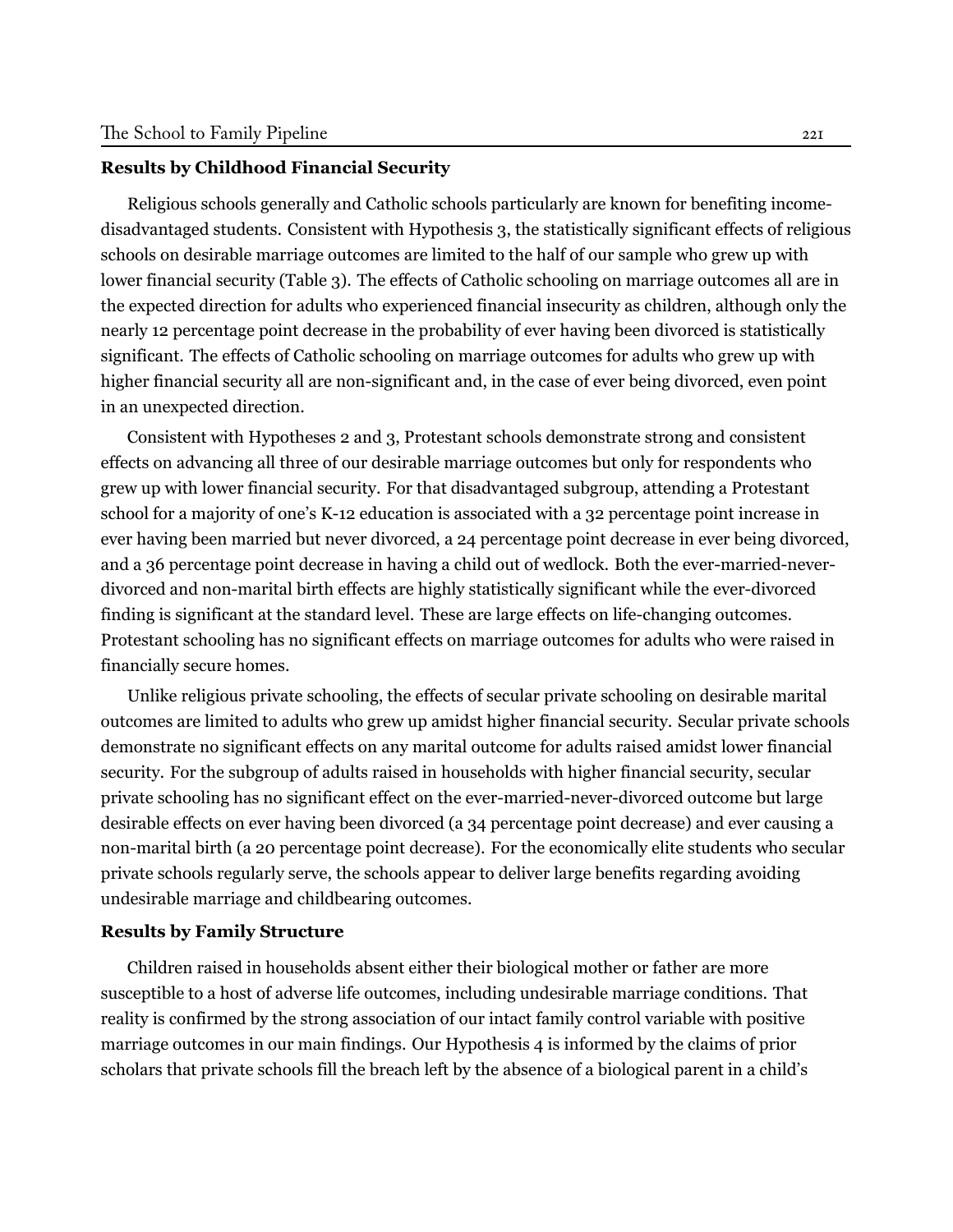|                                                                                                                                                            |              | Lower Security    |             |              | Higher Security |             |
|------------------------------------------------------------------------------------------------------------------------------------------------------------|--------------|-------------------|-------------|--------------|-----------------|-------------|
|                                                                                                                                                            | Ever Married | Ever              | Non-Marital | Ever Married | Ever            | Non-Marital |
|                                                                                                                                                            | Never        | Divorced          | Birth       | Never        | Divorced        | Birth       |
|                                                                                                                                                            | Divorced     |                   |             | Divorced     |                 |             |
|                                                                                                                                                            | 0.064        | $-0.115**$        | $-0.085$    | $-0.031$     | 0.032           | $-0.030$    |
| Catholic School                                                                                                                                            | (0.050)      | (0.056)           | (0.053)     | (0.048)      | (0.058)         | (0.042)     |
|                                                                                                                                                            | $0.319***$   | $-0.244**$        | $-0.359***$ | 0.102        | $-0.163$        | $-0.021$    |
| Protestant School                                                                                                                                          | (0.097)      | (0.122)           | (0.107)     | (0.108)      | (0.128)         | (0.073)     |
|                                                                                                                                                            | 0.102        | $-0.201$          | $-0.063$    | 0.056        | $-0.343***$     | $-0.198*$   |
| Secular Private School                                                                                                                                     | (0.125)      | (0.164)           | (0.139)     | (0.097)      | (0.120)         | (0.106)     |
|                                                                                                                                                            | $0.072***$   | $***$<br>0.091*** | $-0.026$    | $0.052*$     | $-0.089***$     | $-0.043*$   |
| Female                                                                                                                                                     | (0.028)      | (0.032)           | (0.025)     | (0.030)      | (0.034)         | (0.024)     |
|                                                                                                                                                            | $0.003***$   | $0.005***$        | $-0.003***$ | $0.003***$   | $0.009***$      | 0.001       |
| Age                                                                                                                                                        | (0.001)      | (0.001)           | (0.001)     | (0.001)      | (0.001)         | (0.001)     |
|                                                                                                                                                            | $-0.163***$  | $0.120**$         | $0.190***$  | $-0.165***$  | 0.076           | $0.244***$  |
| <b>Black</b>                                                                                                                                               | (0.045)      | (0.061)           | (0.049)     | (0.051)      | (0.077)         | (0.055)     |
| Asian                                                                                                                                                      | 0.034        | $-0.057$          | $-0.099*$   | 0.123        | $-0.249***$     | $-0.122***$ |
|                                                                                                                                                            | (0.074)      | (0.095)           | (0.054)     | (0.085)      | (0.058)         | (0.028)     |
|                                                                                                                                                            | $-0.071$     | 0.007             | 0.092       | $-0.244***$  | $0.203**$       | $-0.010$    |
| More than one Race                                                                                                                                         | (0.061)      | (0.068)           | (0.058)     | (0.053)      | (0.095)         | (0.045)     |
|                                                                                                                                                            | 0.065        | $-0.030$          | 0.066       | 0.002        | 0.017           | 0.074       |
| Hispanic                                                                                                                                                   | (0.047)      | (0.054)           | (0.041)     | (0.054)      | (0.061)         | (0.046)     |
|                                                                                                                                                            | 0.012        | 0.022             | $-0.035$    | $-0.017$     | 0.004           | $-0.026$    |
| Mother Completed High School                                                                                                                               | (0.032)      | (0.037)           | (0.030)     | (0.047)      | (0.052)         | (0.040)     |
|                                                                                                                                                            | $-0.009$     | $-0.014$          | $**400.0$   | $0.120***$   | $-0.139***$     | $-0.122***$ |
| Mother Completed College                                                                                                                                   | (0.044)      | (0.050)           | (0.038)     | (0.052)      | (0.053)         | (0.041)     |
| Grew up in Two-Parent Home                                                                                                                                 | $0.058*$     | $-0.064*$         | $-0.049*$   | $0.117***$   | $-0.119***$     | $-0.102***$ |
|                                                                                                                                                            | (0.032)      | (0.036)           | (0.027)     | (0.040)      | (0.045)         | (0.029)     |
| z                                                                                                                                                          | 2,724        | 2,178             | 2,724       | 2,218        | 1,697           | 2,218       |
| Notes: Sampling weights included. Analytic samples predicting divorce are restricted to respondents who have ever been married. *** p < 0.01, ** p < 0.05, |              |                   |             |              |                 |             |

 $* p < 0.1.$ 

222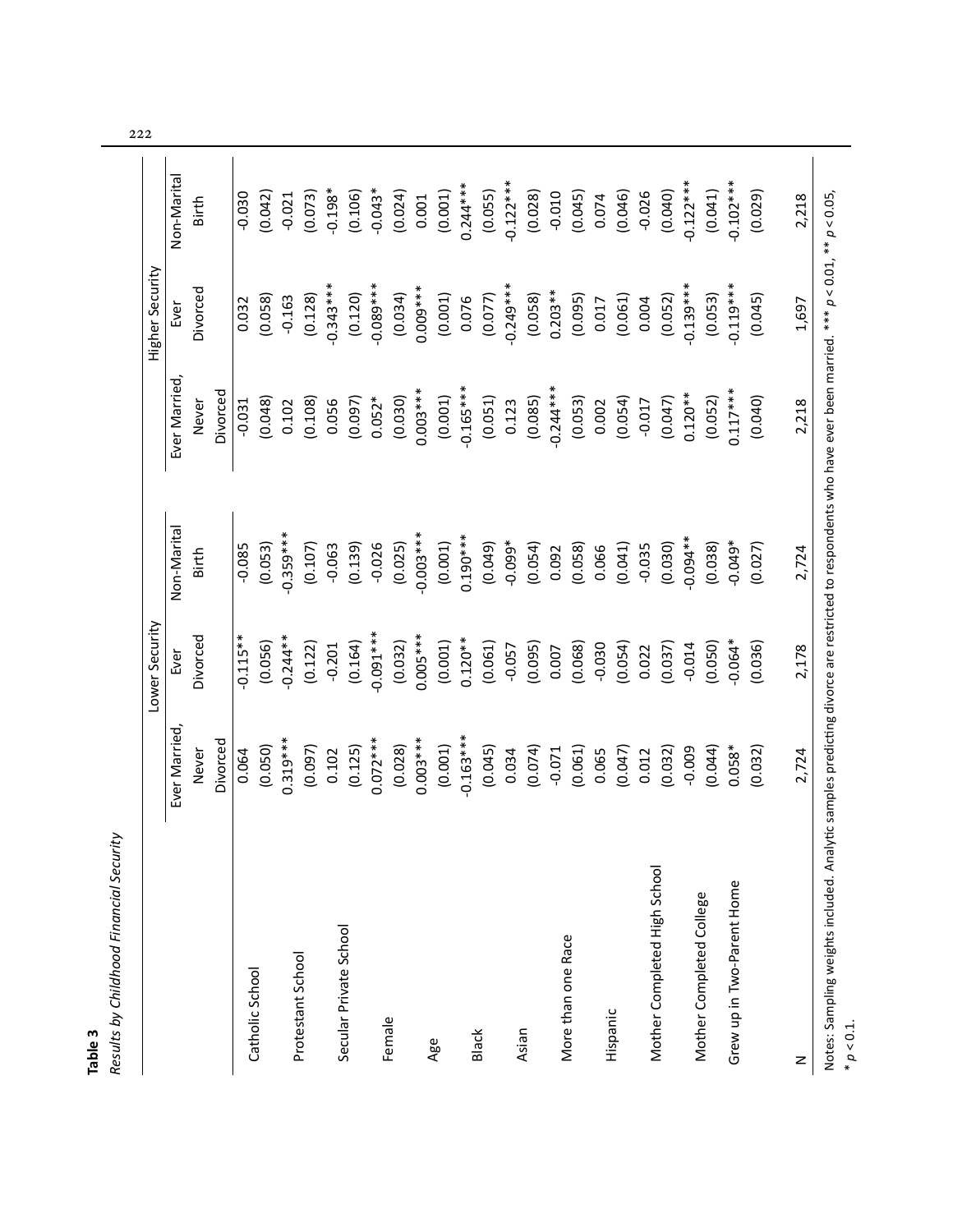home. Are they correct, according to our survey data?

Our findings fail to support the hypothesis that religious schooling most benefits adults who grew up without an intact family (Table 4). Five of the six effects of Catholic and Protestant private schooling on our three marital outcomes are not statistically significant for adults who grew up without an intact family. Several of the relationships point in the unexpected direction. Protestant schooling does have a large, positive, highly statistically significant association with the evermarried-never-divorced outcome for adults who grew up without an intact family, boosting its likelihood by almost 41 percentage points. Secular private schooling is associated with a reduced probability of respondents who grew up without an intact family ever having been divorced by almost 35 percentage points, though the relationship is only marginally statistically significant.

All three types of private schooling demonstrate more consistent effects on desirable marital outcomes for the subgroup of respondents who grew up with their biological mother and father in the home. Catholic schooling reduces the probability of non-marital births for such adults by seven percentage points. Protestant schooling increases the probability of ever having been married but never divorced by almost 14 percentage points, decreases the likelihood of ever having been divorced by 20 percentage points, and decreases the probability of causing a non-marital birth by over 11 percentage points for adults who grew up with an intact family. Secular private schooling, like Protestant private schooling, positively effects all three marital outcomes for respondents who grew up with intact families. There are many documented benefits of growing up in a stable intact family, from greater educational attainment to less delinquency ([Amato & Cheadle,](#page-23-11) [2005](#page-23-11); [Lerman](#page-26-11) [& Wilcox](#page-26-11), [2014\)](#page-26-11). Our data indicate that the reinforcement of positive marriage norms in private schools and home is yet another one.

#### **Discussion and Conclusion**

This study has several limitations. The adults in our sample self-selected into the types of schools they attended as children. Thus, we cannot rule out selection bias as a factor in producing the results we see here. We can only be confident that different types of private schooling are associated with better or worse marital outcomes, not that the schooling itself necessarily caused those outcomes.

We are unable to identify the specific mechanisms that drive the associations we observe between religious private schooling and positive marriage outcomes. Theory suggests that the moral ecology of religious private schools, and the character formation of students that stems from it, is the likely mechanism behind our findings, but peer effects, improved career and life trajectories, or the increased likelihood of marriage within one's religious faith each and all could play a role. We can establish that most types of religious private schools are associated with many positive marriage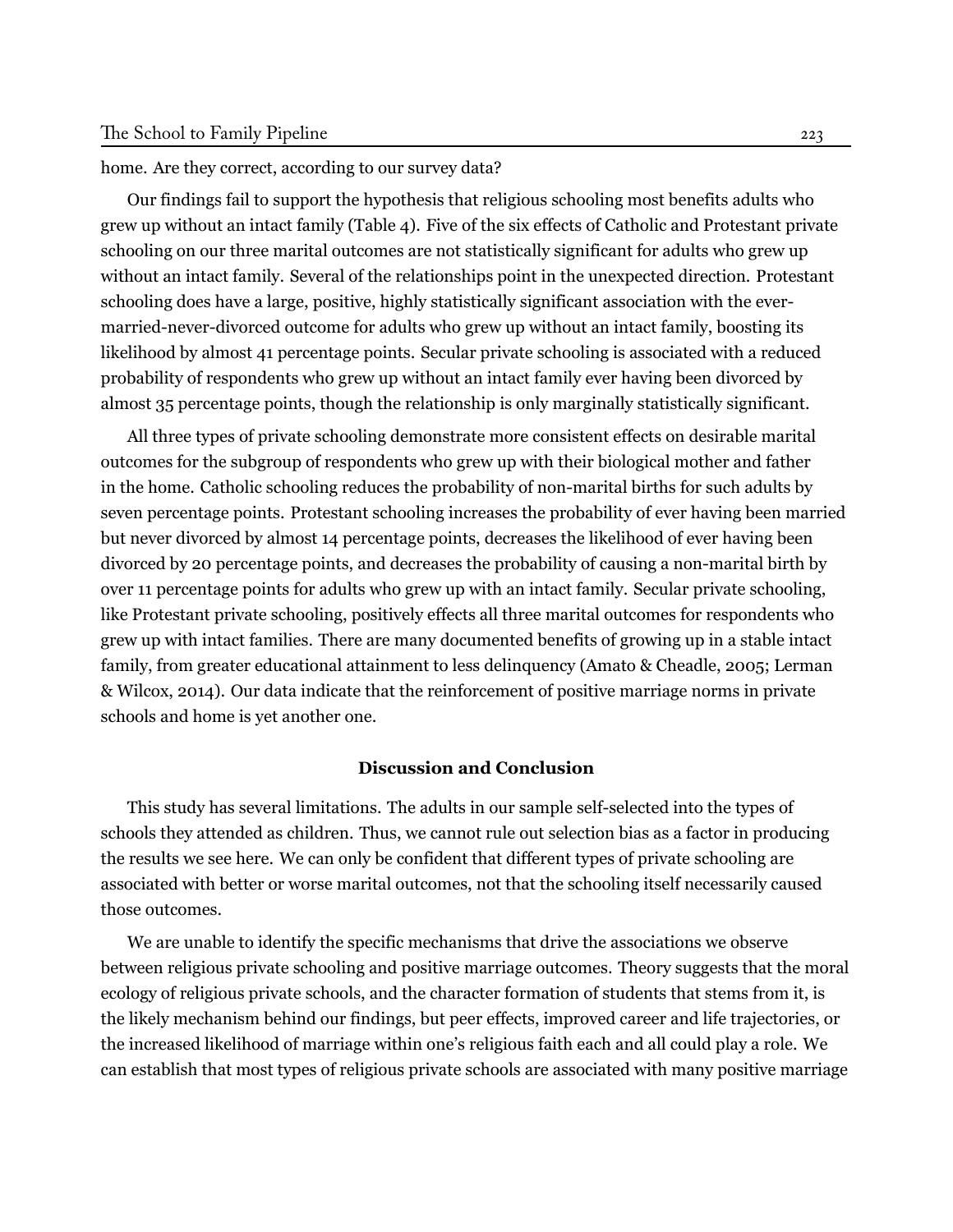| Ч    | Structure<br>Family<br>ă |
|------|--------------------------|
|      |                          |
| elde | esults                   |

|                                            |            | Grew Up Without Intact Family |             |             | Grew Up With Intact Family |             |
|--------------------------------------------|------------|-------------------------------|-------------|-------------|----------------------------|-------------|
|                                            | Ever       | Ever                          | Non-        | Ever        | Ever                       | Non-Marital |
|                                            | Married,   | Divorced                      | Marital     | Married,    | Divorced                   | Birth       |
|                                            | Never      |                               | Birth       | Never       |                            |             |
|                                            | Divorced   |                               |             | Divorced    |                            |             |
|                                            | 0.030      | $-0.040$                      | 0.021       | 0.019       | $-0.054$                   | $-0.072**$  |
| Catholic School                            | (0.075)    | (0.101)                       | (0.097)     | (0.039)     | (0.044)                    | (0.034)     |
| Protestant School                          | $0.407***$ | $-0.236$                      | $-0.208$    | $0.137*$    | $-0.202**$                 | $-0.114*$   |
|                                            | (0.152)    | (0.202)                       | (0.175)     | (0.082)     | (0.095)                    | (0.066)     |
| Secular Private School                     | $-0.092$   | $-0.345*$                     | $-0.039$    | $0.166*$    | $-0.283**$                 | $-0.256***$ |
|                                            | (0.128)    | (0.208)                       | (0.198)     | (0.097)     | (0.122)                    | (0.080)     |
|                                            | $0.123***$ | $-0.191***$                   | $-0.120***$ | $0.041*$    | $-0.058**$                 | 0.001       |
| Female                                     | (0.038)    | (0.051)                       | (0.040)     | (0.024)     | (0.027)                    | (0.019)     |
|                                            | $0.003***$ | $0.010***$                    | $-0.001$    | $0.003***$  | $0.006***$                 | $-0.002***$ |
| Age                                        | (0.001)    | (0.002)                       | (0.001)     | (0.001)     | (0.001)                    | (0.001)     |
| <b>Black</b>                               | $-0.103**$ | 0.020                         | $0.239***$  | $-0.221***$ | $0.175***$                 | $0.199***$  |
|                                            | (0.048)    | (0.075)                       | (0.054)     | (0.045)     | (0.061)                    | (0.051)     |
|                                            | 0.026      | $-0.043$                      | $-0.203***$ | 0.062       | $-0.129*$                  | $-0.077*$   |
| Asian                                      | (0.116)    | (0.195)                       | (0.044)     | (0.066)     | (0.071)                    | (0.040)     |
|                                            | $-0.120*$  | 0.047                         | $0.166***$  | $-0.153***$ | 0.112                      | $-0.047$    |
| More than one Race                         | (0.062)    | (0.092)                       | (0.077)     | (0.059)     | (0.076)                    | (0.032)     |
|                                            | $-0.025$   | $-0.007$                      | 0.078       | 0.057       | $-0.001$                   | $0.074**$   |
| Hispanic                                   | (0.062)    | (0.082)                       | (0.064)     | (0.042)     | (0.046)                    | (0.035)     |
| Mother Completed High School               | 0.053      | $-0.050$                      | $-0.014$    | $-0.024$    | 0.049                      | $-0.030$    |
|                                            | (0.045)    | (0.064)                       | (0.050)     | (0.032)     | (0.034)                    | (0.027)     |
| Mother Completed College                   | 0.088      | $-0.158**$                    | $-0.123**$  | 0.054       | $-0.057$                   | $-0.102***$ |
|                                            | (0.057)    | (0.074)                       | (0.057)     | (0.039)     | (0.041)                    | (0.030)     |
| Money was tight but we had what we needed  | $-0.005$   | $-0.024$                      | $-0.040$    | $-0.012$    | $-0.016$                   | $-0.024$    |
|                                            | (0.054)    | (0.064)                       | (0.054)     | (0.052)     | (0.057)                    | (0.045)     |
| We had enough money to buy what we         | $-0.057$   | $-0.015$                      | $-0.016$    | $-0.006$    | $-0.035$                   | $-0.034$    |
| needed and other things we enjoyed         | (0.058)    | (0.071)                       | (0.061)     | (0.052)     | (0.058)                    | (0.045)     |
| We didn't really have to worry about money | $-0.035$   | 0.030                         | $-0.090$    | 0.003       | $-0.058$                   | $-0.065$    |
|                                            | (0.100)    | (0.133)                       | (0.083)     | (0.066)     | (0.072)                    | (0.054)     |
| z                                          | 1,225      | 859                           | 1,225       | 3,717       | 3,016                      | 3,717       |

224

Notes: Sampling weights included. Analytic samples predicting divorce are restricted to respondents who have ever been married. \*\*\* p < 0.01, \*\* *p* < 0.05,  $* p < 0.1$ .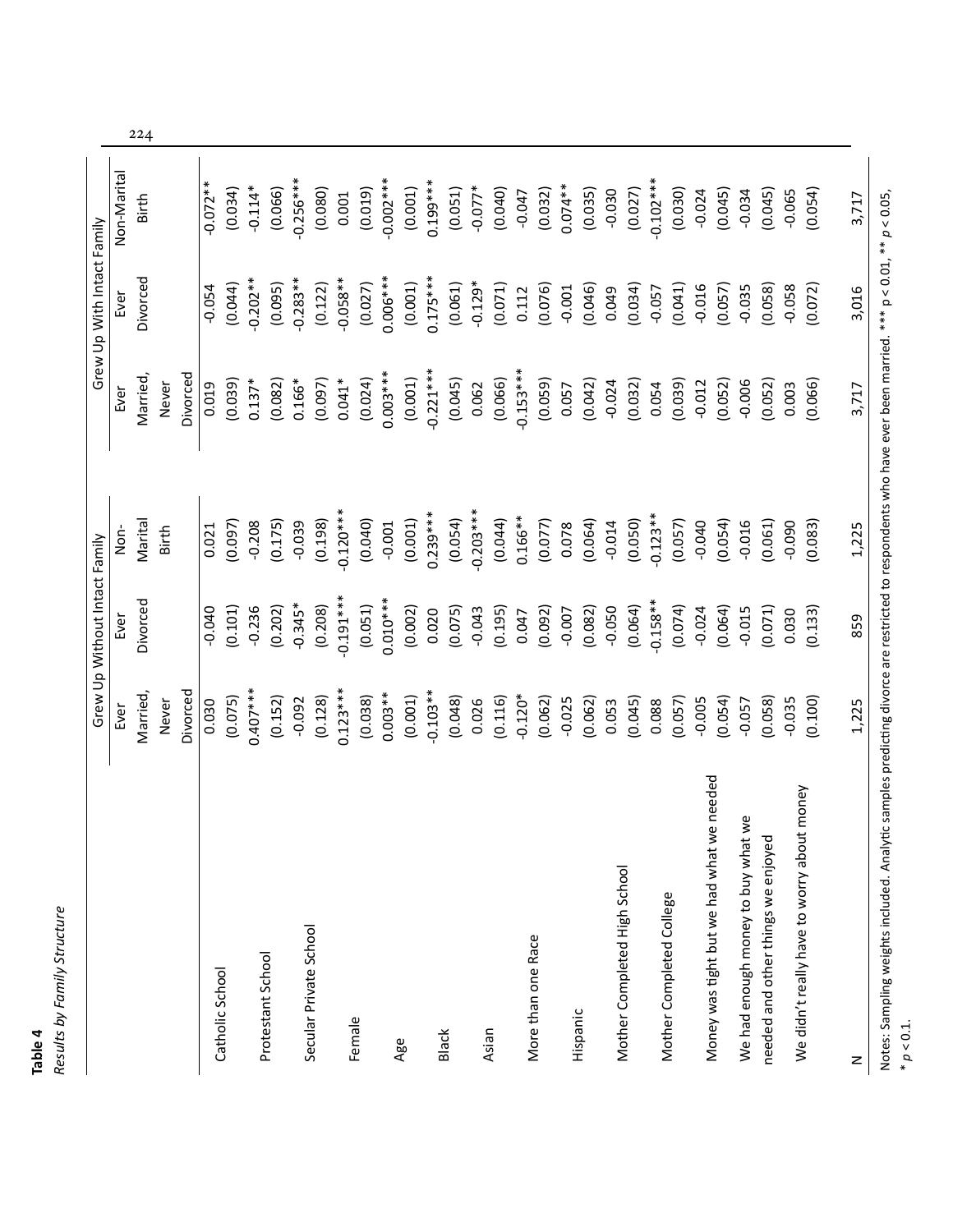outcomes for most types of students, but further research is needed to identify why religious schools have these positive relationships with stable family lives.

We rely on the adults' responses to be accurate regarding their K-12 educational history, key conditions of their childhood, and their own marital outcomes. The one marital outcome most likely to be under-reported by respondents, due to social desirability bias, is non-marital child births. We calculate that key variable ourselves, using information each respondent provided regarding the dates of their marriages and the ages of their children, neither of which is likely to be remembered inaccurately. Still, respondents must claim a child born out of wedlock as their biological offspring in order for us to classify that respondent correctly as having caused a nonmarital birth. It is possible that we are missing some cases of out-of-wedlock births in our data. Some of the subsamples in our moderator analysis rely on small samples that may be generating false negative findings due to a relatively low signal-to-noise ratio.

With these limitations in mind, our empirical study is the first one we know of focused on the long-run effects of different types of private schools, especially religious ones, on the three vital marital outcomes of a stable marriage, eschewing divorce, and avoiding an out-of-wedlock birth. In theory, religious schooling holds the promise of improving the future marital outcomes of students by forming their character in ways that are consistent with religious values and virtuous behavior. Protestant schools, specifically, strongly emphasize the moral formation of their students with regards to marriage and sexuality. Adults who faced unique challenges as children, due to finances or family instability, might have the most to gain from private religious schooling when it comes to improving their future family outcomes. Drawing from the responses of a representative sample of nearly 5,000 American adults in the Understanding America Study, we tested these expectations empirically.

Our findings are a mix of validation and surprise. Religious schooling is associated with higher rates of stable marriage, lower rates of divorce, and lower rates of births outside of marriage. The positive relationships between religious schooling and marital outcomes are larger and more consistent for Protestant schools than for Catholic ones. The distinctively strong family effects associated with Protestant schooling are consistent with the idea that these schools are part of "moral communities" that focus much of their normative message on strong and stable marriages ([Wilcox](#page-28-6), [2004](#page-28-6)). The smaller and less consistent positive associations between Catholic schooling and marital outcomes likely are due to the dual emphasis of Catholic schools on academic excellence and character formation.

Another reason why Protestant schooling is associated with better marital outcomes than Catholic schooling could be due to Catholic schools enrolling a more diverse student population than Protestant schools, including many non-Catholics. To explore that possibility, we conducted a follow-up analysis of the extent to which Protestant and Catholic schooling was associated with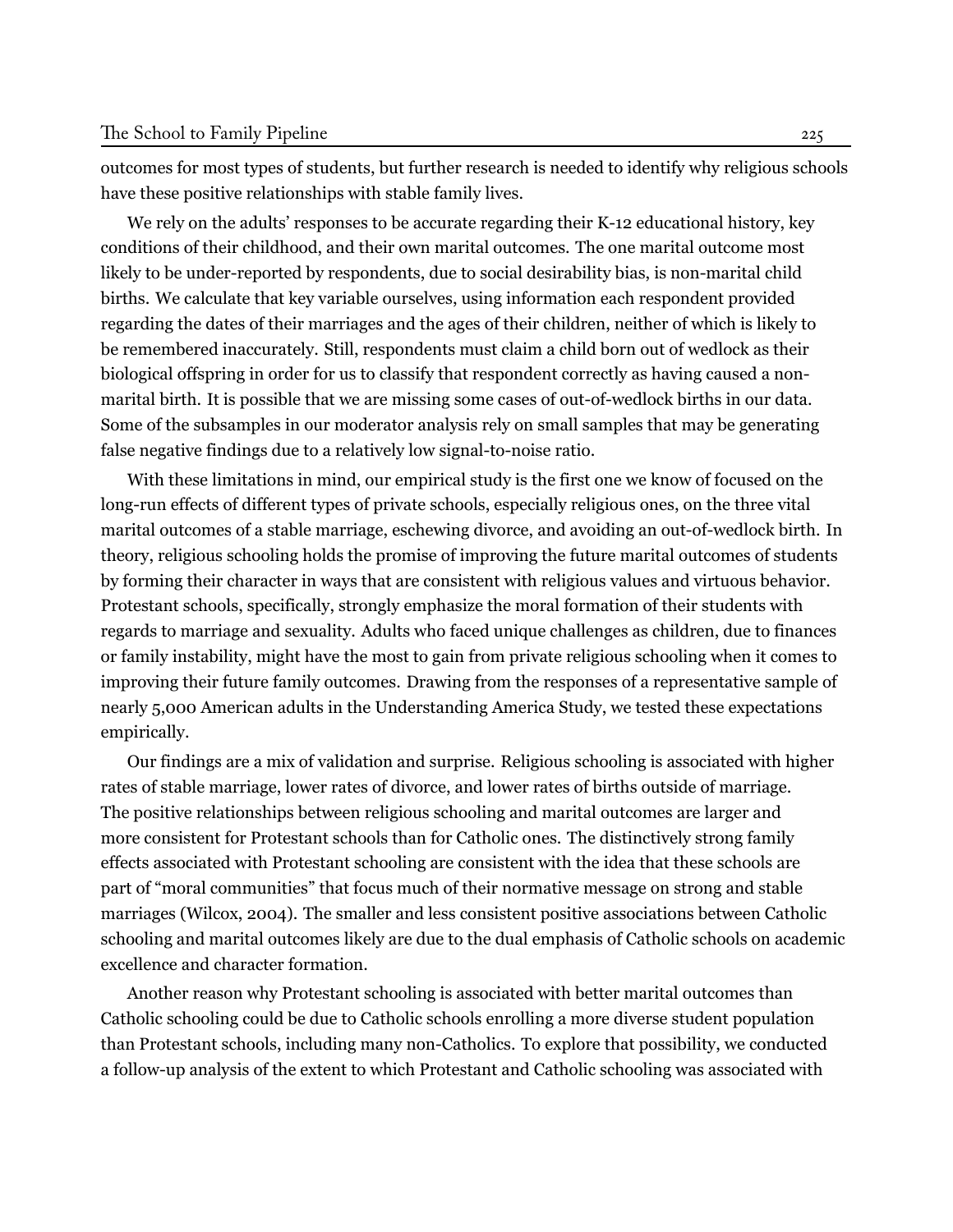226

better marital outcomes for co-religionists compared to non-co-religionists.<sup>2</sup> The association between Protestant schooling and better marital outcomes was stronger for Protestants and weaker for non-Protestants. The results for Catholic schools differed. The association between Catholic schooling and better marital outcomes was stronger for *non-Catholics* than for Catholics, although the difference fell short of statistical significance in this underpowered analysis. Still, the evidence suggests that at least some of the outperformance of Protestant schools compared to Catholic schools in boosting marital outcomes is due to Protestant schools largely reinforcing the moral messages that their co-religionists are receiving at home, whereas the moral guidance of Catholic schools regarding marriage and sexuality appears to bear its greatest fruit for the many non-Catholics those schools educate.

Only adults who grew up amidst lower financial security clearly and consistently experience better marital outcomes if they attended religious, especially Protestant, schools. Conversely, only the adults who grew up amidst higher financial security clearly and consistently experience better marital outcomes if they attended secular private schools. This pattern of results is consistent with a compensatory vision of religious schooling, whereby religious private schools compensate for resource deficiencies in a student's background and thereby provide their largest positive effects on their most disadvantaged subgroups of students. While this issue remains underexplored, early research on private schooling effects on student achievement [\(Howell et al.](#page-26-12), [2002\)](#page-26-12) and educational attainment ([Coleman & Hoffer](#page-24-14), [1987;](#page-24-14) [Neal,](#page-27-2) [1997](#page-27-2)) report stronger and more consistent effects on low-income African American students. A recent study of Milwaukee's private school voucher program finds that access to private, overwhelmingly religious schools has its clearest positive effect on reducing criminal behavior for students from non-religious families [\(Rhames & Wolf,](#page-27-11) [2021\)](#page-27-11). The moral lessons delivered in religious private schools seem to achieve their greatest sway for students lacking key resources.

In a surprising deviation from that pattern, all types of private schools demonstrate their clearest positive associations with the marital outcomes of adults who grew up in intact families. Such results suggest that children in homes that lack one or both of their biological parents face special challenges in achieving positive marriage outcomes that even religious schools have difficulty addressing. More research on the interaction among student backgrounds, marital outcomes, and private schooling is desperately needed. Overall, the results we have uncovered here suggest that private schools create value beyond the mere accumulation of human capital, specifically by promoting the formation and sustenance of stable families.

<sup>2</sup> Results available by request.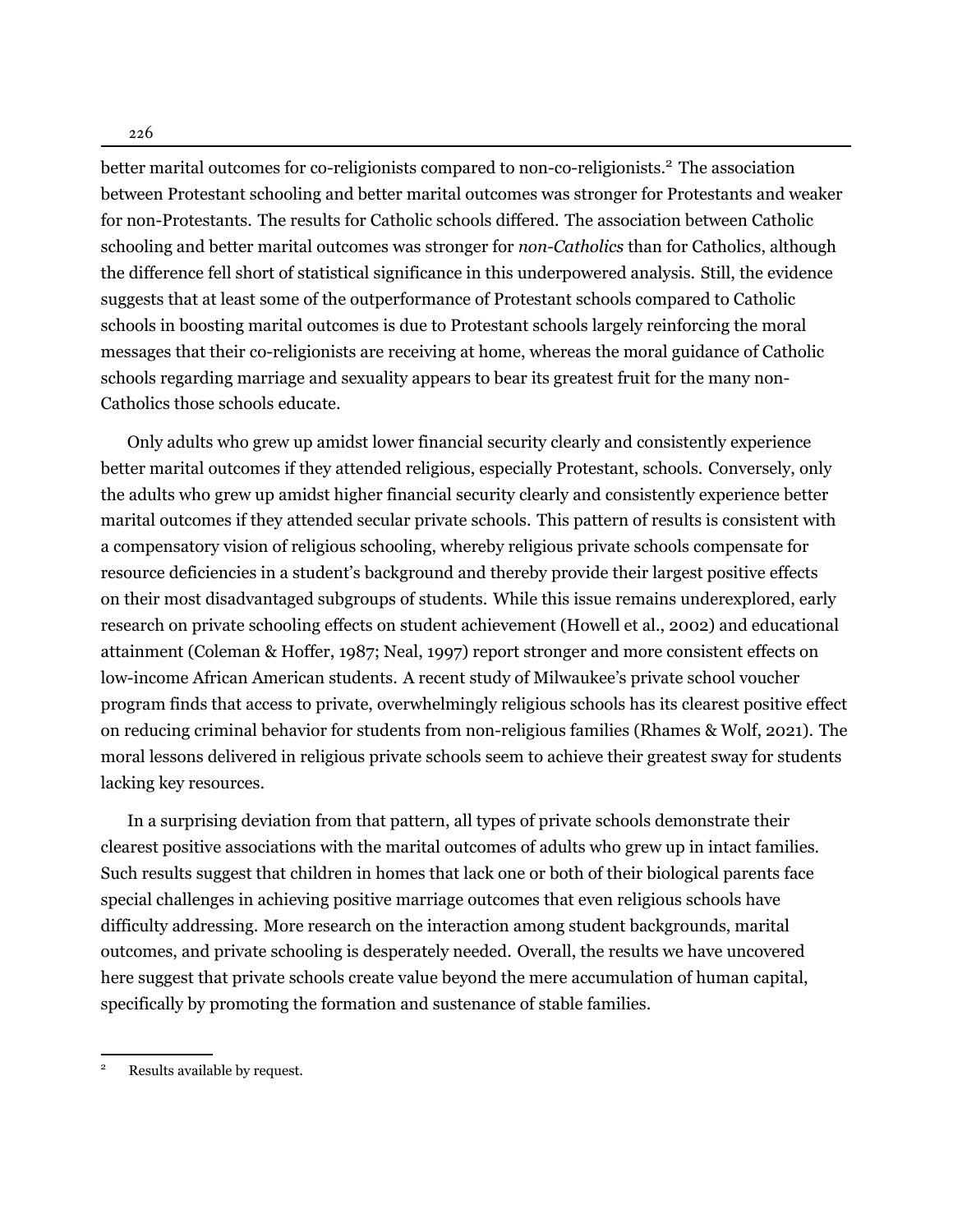#### **References**

- <span id="page-23-5"></span>Altonji, J.G., Elder, T.E., & Taber, C.R. (2005). Selection on observed and unobserved variables: Assessing the effectiveness of Catholic schools. *Journal of Political Economy*, *113*(1), 151–184. <https://doi.org/10.1086/426036>
- <span id="page-23-11"></span>Amato, P.R., & Cheadle, J. (2005). The long reach of divorce: Divorce and child well-being across three generations. *Journal of Marriage and Family*, *67*(1), 191–206. <https://doi.org/10.1111/j.0022-2445.2005.00014.x>
- <span id="page-23-10"></span>Bourdieu, P. (1977). *Outline of a theory of practice*. Cambridge University Press.
- <span id="page-23-12"></span>Bourdieu, P. (1979). *Distinction: A social critique of the judgement of taste*. Cambridge, MA: Harvard University Press.
- <span id="page-23-13"></span>Brinig, M.F., & Garnett, N.S. (2010). Catholic schools, urban neighborhoods, and education reform. *Notre Dame Law Review*, *85*(3), 887–954. [Retrieved from](https://scholarship.law.nd.edu/ndlr/vol85/iss3/2) <https://scholarship.law.nd.edu/ndlr/vol85/iss3/2>
- <span id="page-23-8"></span>Brinig, M.F., & Garnett, N.S. (2014). *Lost classroom, lost community: Catholic schools' importance in urban America*. University of Chicago Press. <https://doi.org/10.7208/chicago/9780226122144.001.0001>
- <span id="page-23-4"></span>Bryk, A.S., Lee, V.E., & Holland, P.B. (1993). *Catholic schools and the common good*. Cambridge, MA: Harvard University Press.
- <span id="page-23-2"></span>Campbell, D. (2006). *Why we vote: How schools and communities shape our civic life*. Princeton, NJ: Princeton University Press.
- <span id="page-23-9"></span>Carper, J.C. (1983). The Christian day school movement. *The Educational Forum*, *47*(2), 135–149. <https://doi.org/10.1080/00131728309335955>
- <span id="page-23-7"></span>Casagrande, M., Pennings, R., & Sikkink, D. (2019a). 2018 US Cardus education survey: Spiritual strength, faithful formation. *Cardus*. Retrieved from [https://www.cardus.ca/research/](https://www.cardus.ca/research/education/reports/2018-us-cardus-education-survey-spiritual-strength-faithful-formation/) [education/reports/2018-us-cardus-education-survey-spiritual-strength-faithful-formation/](https://www.cardus.ca/research/education/reports/2018-us-cardus-education-survey-spiritual-strength-faithful-formation/)
- <span id="page-23-0"></span>Casagrande, M., Pennings, R., & Sikkink, D. (2019b). Cardus education survey: From the classroom to the workplace. *Cardus*. Retrieved from [https://www.cardus.ca/research/education/](https://www.cardus.ca/research/education/reports/cardus-education-survey-2018-from-the-classroom-to-the-workplace/) [reports/cardus-education-survey-2018-from-the-classroom-to-the-workplace/](https://www.cardus.ca/research/education/reports/cardus-education-survey-2018-from-the-classroom-to-the-workplace/)
- <span id="page-23-1"></span>Catt, A.D., & Rhinesmith, E. (2016). *Why parents choose: A survey of private school and school choice parents in Indiana.* Indianapolis, IN: The Friedman Foundation for Educational Choice.
- <span id="page-23-6"></span>Cheng, A., & Peterson, P.E. (2020). *Experimentally estimated impacts of school vouchers on educational attainments of moderately and severely disadvantaged students*. (PEPG working paper no. 20-01). Cambridge, MA: Harvard University. <https://doi.org/10.1177/0038040721990365>
- <span id="page-23-3"></span>Cheng, A., & Sikkink, D. (2019). *A longitudinal analysis of volunteerism activities for individuals educated in public and private schools*. (EDRE working paper no. 2019-06).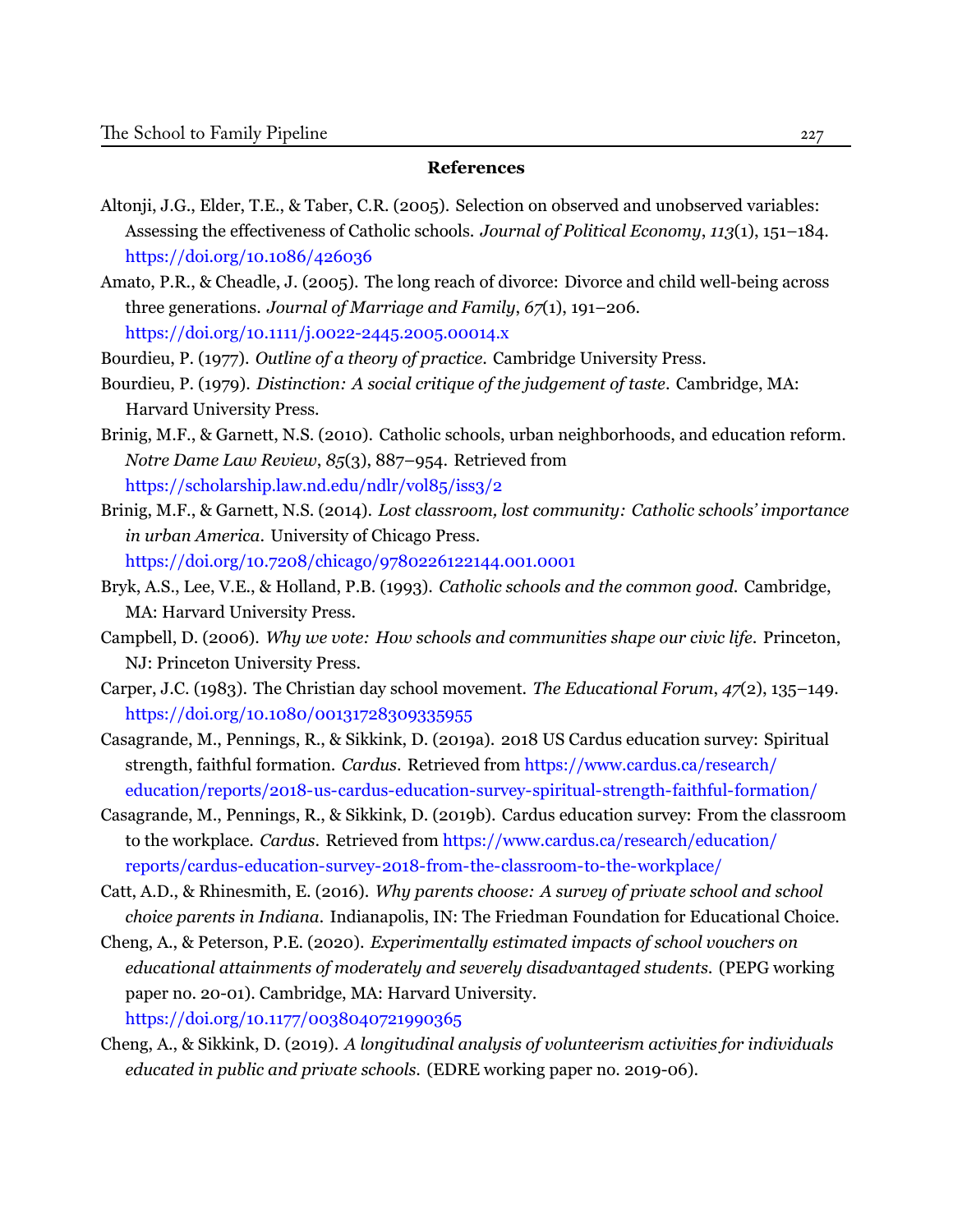[https://doi.org/10.2139/ssrn.3349444](https://doi.org/https://dx.doi.org/10.2139/ssrn.3349444)

<span id="page-24-11"></span>Cheng, A., & Sikkink, D. (2020). What do they deliver? A report on American colleges and universities. *Cardus*. [Retrieved](https://www.cardus.ca/research/education/reports/what-do-they-deliver/) from

<https://www.cardus.ca/research/education/reports/what-do-they-deliver/>

- <span id="page-24-9"></span>Cheng, A., Trivitt, J.R., & Wolf, P.J. (2016). School choice and the branding of Milwaukee private schools. *Social Science Quarterly*, *97*(2), 362–375. <https://doi.org/10.1111/ssqu.12222>
- <span id="page-24-13"></span><span id="page-24-5"></span>Cherlin, A.J. (2009). *The marriage-go-round*. New York, NY: Random House.
- Chingos, M.M. (2018). *The effect of the DC school voucher program on college enrollment*. Washington, DC: Urban Institute.
- <span id="page-24-6"></span>Chingos, M.M., Monarrez, T., & Kuehn, D. (2019). *The effects of the Florida tax credit scholarship on college enrollment and graduation: An update*. Washington, DC: Urban Institute.
- <span id="page-24-3"></span>Coleman, J.S. (1988). Social capital in the creation of human capital. *Knowledge and Social Capital*, *94*, 95–120. Retrieved from <https://www.jstor.org/stable/2780243>
- <span id="page-24-14"></span>Coleman, J.S., & Hoffer, T. (1987). *Public and private high schools: The impact of communities*. New York, NY: Basic Books.
- <span id="page-24-2"></span>Coleman, J.S., Hoffer, T., & Kilgore, S. (1983). *High school achievement: Public, Catholic, and private schools compared*. New York, NY: Basic Books.
- <span id="page-24-12"></span>Davignon, P., & Thomson, R.A. (2015). Christian colleges and universities as moral communities: The effects of institutional characteristics on student religiosity. *Review of Religious Research*, *57*(4), 531–554. <https://doi.org/10.1007/s13644-015-0214-5>
- <span id="page-24-1"></span>DeAngelis, C.A., & Wolf, P.J. (2019). Private school choice and crime: Evidence from Milwaukee. *Social Science Quarterly*, *100*(6), 2302–2315. <https://doi.org/10.1111/ssqu.12698>
- <span id="page-24-0"></span>Erickson, H.H. (2017). How do parents choose schools, and what schools do they choose? A literature review of private school choice programs in the United States. *Journal of School Choice*, *11*(4), 491–506. <https://doi.org/10.1080/15582159.2017.1395618>
- <span id="page-24-7"></span>Erickson, H.H., Mills, J.N., & Wolf, P.J. (2021). The effects of the Louisiana scholarship program on student achievement and college entrance. *Journal of Research on Educational Effectiveness*, *14*(4), 861–899. <https://doi.org/10.1080/19345747.2021.1938311>
- <span id="page-24-4"></span>Evans, W.N., & Schwab, R.M. (1995). Finishing high school and starting college: Do Catholic schools make a difference? *The Quarterly Journal of Economics*, *110*(4), 941–974. [Retrieved](http://www.jstor.org/stable/2946645 .) from [http://www.jstor.org/stable/2946645.](http://www.jstor.org/stable/2946645 .)
- <span id="page-24-10"></span>Fenzel, L.M., & Wyttenbach, M. (2019). *Responding to the call for educational justice: Transformative Catholic-led initiatives in urban education*. Charlotte, NC: Information Age Publishing, Inc.
- <span id="page-24-8"></span>Figlio, D.N., & Karbownik, K. (2016, July). *Evaluation of Ohio's EdChoice scholarship program*. Washington, DC: Thomas B. Fordham Institute.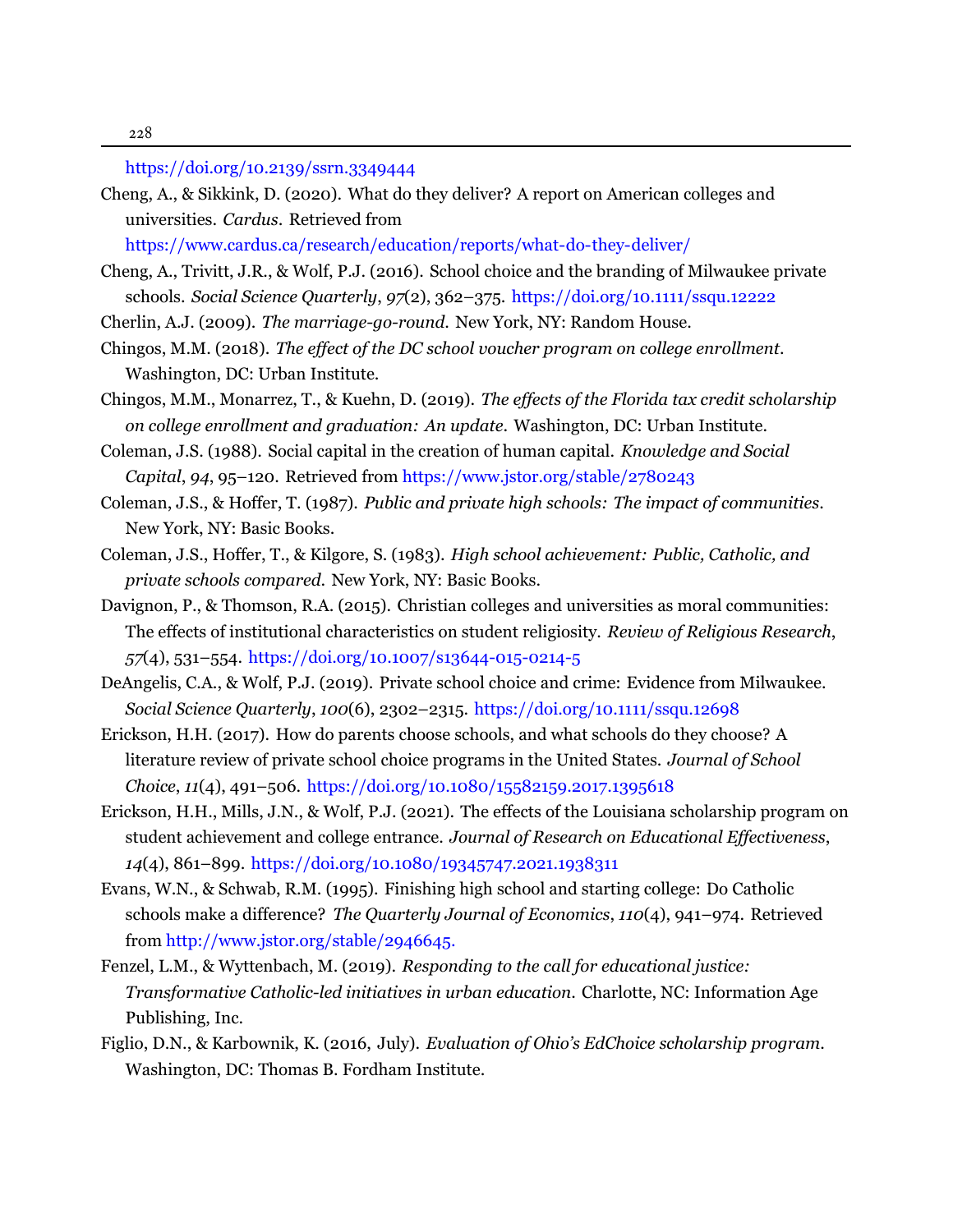- <span id="page-25-9"></span>Figlio, D.N., & Ludwig, J. (2012). Sex, drugs, and Catholic schools: Private schooling and non-market adolescent behaviors. *German Economic Review*, *13*(4), 385–415. <https://doi.org/10.1111/j.1468-0475.2012.00572.x>
- <span id="page-25-2"></span>Figlio, D.N., & Stone, J.A. (1999). School choice and student performance: Are private schools really better? *Research in Labor Economics*, *18*, 115–140. [https://doi.org/10.1016/S0147-9121\(99\)18021-X](https://doi.org/10.1016/S0147-9121(99)18021-X)
- <span id="page-25-4"></span>Finke, R., & Adamczyk, A. (2008). Cross-national moral beliefs: The influence of national religious context. *The Sociological Quarterly*, *49*(4), 617–652. [https://doi.org/10.1111/j.1533-8525.2008.00130.x](https://doi.org/doi.org/10.1111/j.1533-8525.2008.00130.x)
- <span id="page-25-7"></span>Fournier, R. (2018). Community, belonging, and service. In Hunter, J.D., & Olson, R.S. (Eds.), *The content of their character: Inquiries into the varieties of moral formation* (pp. 43–64). Charlottesville, VA: Finstock & Tew Publishers.
- <span id="page-25-3"></span>Freeman, K.J., & Berends, M. (2016). The Catholic school advantage in a changing social landscape: Consistency or increasing fragility? *Journal of School Choice*, *10*(1), 22–47. [https://doi.org/10.1080/15582159.2015.1132937](https://doi.org/doi.org/10.1080/15582159.2015.1132937)
- <span id="page-25-5"></span>Giroux, H.E., & Penna, A.N. (1979). Social education in the classroom: The dynamics of the hidden curriculum. *Theory and Research in Social Education*, *7*, 20–42. <https://doi.org/10.1080/00933104.1979.10506048>
- Glenn, C.L. (2018). Forming Muslim-American citizens. In Hunter, J.D., & Olson, R.S. (Eds.), *The content of their character: Inquiries into the varieties of moral formation* (pp. 141–182). Charlottesville, VA: Finstock & Tew Publishers.
- <span id="page-25-1"></span>Goldhaber, D. (1996). Public and private high schools: Is school choice an answer to the productivity problem? *Economics of Education Review*, *15*(2), 93–109.
- <span id="page-25-6"></span>Guhin, J. (2018). Self-actualization vs. citizenship? In Hunter, J.D., & Olson, R.S. (Eds.), *The content of their character: Inquiries into the varieties of moral formation* (pp. 21–42). Charlottesville, VA: Finstock & Tew Publishers.
- Hamlin, D. (2017). Parental involvement in high choice deindustrialized cities: A comparison of charter and public schools in Detroit. *Urban Education*, *56*(6), 901–929. <https://doi.org/10.1177/0042085917697201>
- Hamlin, D., & Cheng, A. (2019). Parental empowerment, involvement, and satisfaction: A comparison of choosers of charter, Catholic, Christian, and district-run public schools. *Educational Administration Quarterly*, *56*(4), 641–670. <https://doi.org/10.1177/0013161X19888013>
- <span id="page-25-0"></span>Hertzke, A.D. (1998). The theory of moral ecology. *The Review of Politics*, *60*(4), 629–660. Retrieved from <https://www.jstor.org/stable/1408255>
- <span id="page-25-8"></span>Hill, J.P. (2009). Higher education as moral community: Institutional influences on religious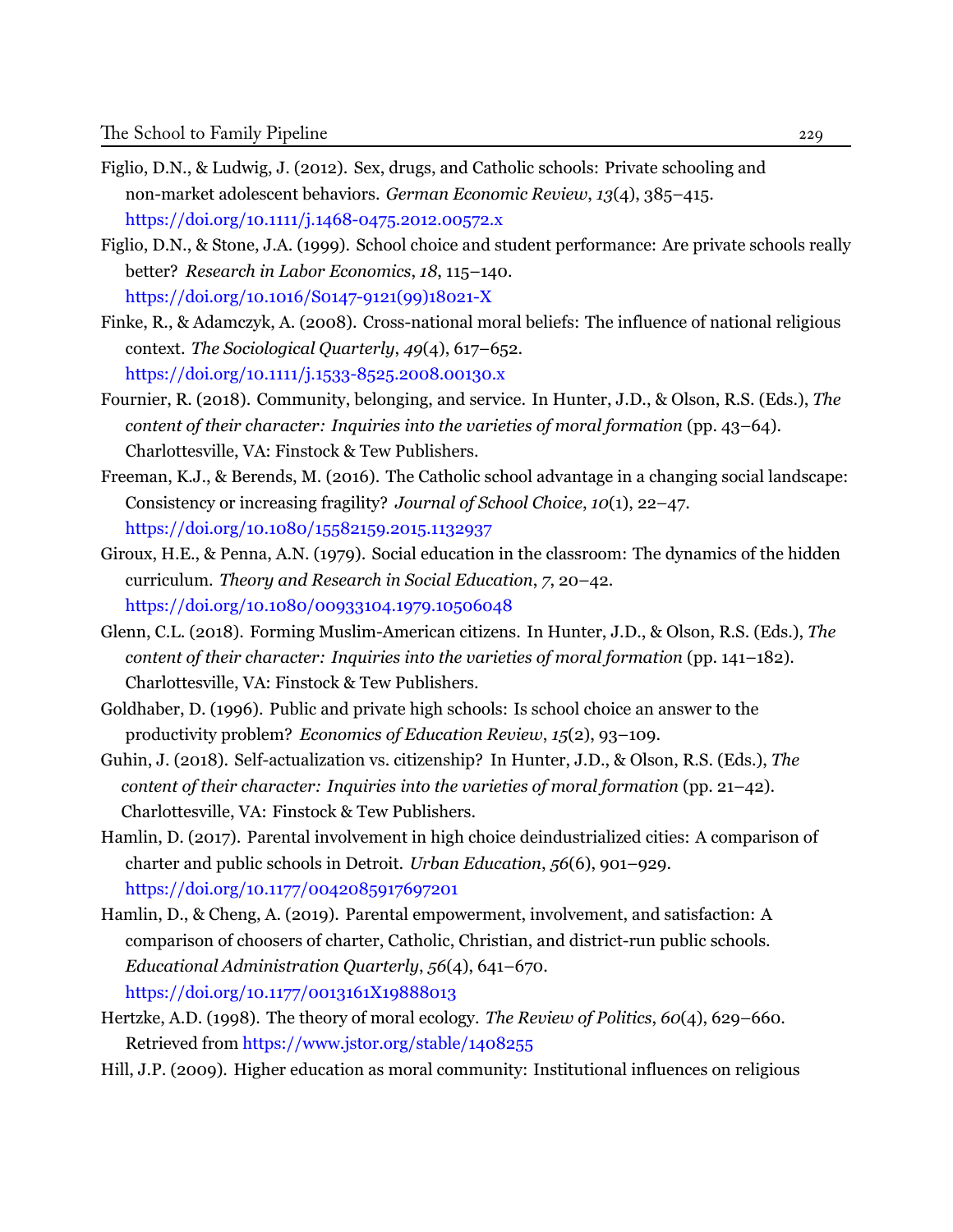230

participation during college. *Journal for the Scientific Study of Religion*, *48*(3), 515–534. <https://doi.org/10.1111/j.1468-5906.2009.01463.x>

- <span id="page-26-9"></span>Hill, J.P. (2011). Faith and understanding: Specifying the impact of higher education on religious belief. *Journal for the Scientific Study of Religion*, *50*(3), 533–551. <https://doi.org/10.1111/j.1468-5906.2011.01587.x>
- <span id="page-26-2"></span>Hoffer, T., Greeley, A.M., & Coleman, J.S. (1985). Achievement growth in public and Catholic schools. *Sociology of Education*, *58*(2), 74–74. <https://doi.org/10.2307/2112249>
- <span id="page-26-12"></span>Howell, W.G., Wolf, P.J., Campbell, D.E., & Peterson, P.E. (2002, April). School vouchers and academic performance: results from three randomized field trials. *Journal of Policy Analysis and Management*, *21*(2), 191–217. <https://doi.org/10.1002/pam.10023>
- <span id="page-26-0"></span>Hunter, J.D., & Olson, R.S. (2018). *The content of their character: Inquiries into the varieties of moral formation*. Charlottesville, VA: Finstock & Tew Publishers.
- <span id="page-26-4"></span>Lee, M.H., Mills, J.N., & Wolf, P.J. (2019, April). Heterogeneous impacts across schools in the first four years of the Louisiana Scholarship Program. EDRE working paper no. 2019-11. Social Science Research Network, April 23.
- <span id="page-26-11"></span>Lerman, R.I., & Wilcox, W.B. (2014). *For richer, for poorer: How family structures economic success in America*. American Enterprise Institute and Institute for Family Studies.
- <span id="page-26-7"></span>Longest, K.C., & Uecker, J.E. (2017). Moral communities and sex: The religious influence on young adult sexual behavior and regret. *Sociological Perspectives*, *61*(3), 361–382. <https://doi.org/10.1177/0731121417730015>
- <span id="page-26-6"></span>MacGregor, C.A. (2018). The golden rule meets the mainstream. In Hunter, J.D., & Olson, R.S. (Eds.), *The Content of their character: Inquiries into the varieties of moral formation* (pp. 183–196). Charlottesville, VA: Finstock & Tew Publishers.
- <span id="page-26-8"></span>Maloney, P. (2018). To make up for the home life. In Hunte, J.D., & Olson, R.S. (Eds.), *The content of their character: Inquiries into the varieties of moral formation* (pp. 65–86). Charlottesville, VA: Finstock & Tew Publishers.
- <span id="page-26-1"></span>McEachin, A., Lauen, D.L., Fuller, S.C., & Perera, R.M. (2020). Social returns to private choice? Effects of charter schools on behavioral outcomes, arrests, and civic participation. *Economics of Education Review*, *76*, 101983. <https://doi.org/10.1016/j.econedurev.2020.101983>
- <span id="page-26-10"></span>McLanahan, S., & Sandefur, G. (1994). *Growing up with a single parent: What hurts, what helps*. Cambridge, MA: Harvard University Press.
- <span id="page-26-5"></span>McShane, M.Q., Kisida, B., Jensen, L.I., & Wolf, P.J. (2012, February). *Milwaukee parental choice program: Descriptive report on participating schools 2010-11*. (Milwaukee Evaluation Report #33). School Choice Demonstration Project, University of Arkansas, Fayetteville, AR. Retrieved from <https://scholarworks.uark.edu/scdp/73>

<span id="page-26-3"></span>Murnane, R.J., Newstead, S., & Olsen, R.J. (1985). Comparing public and private schools: The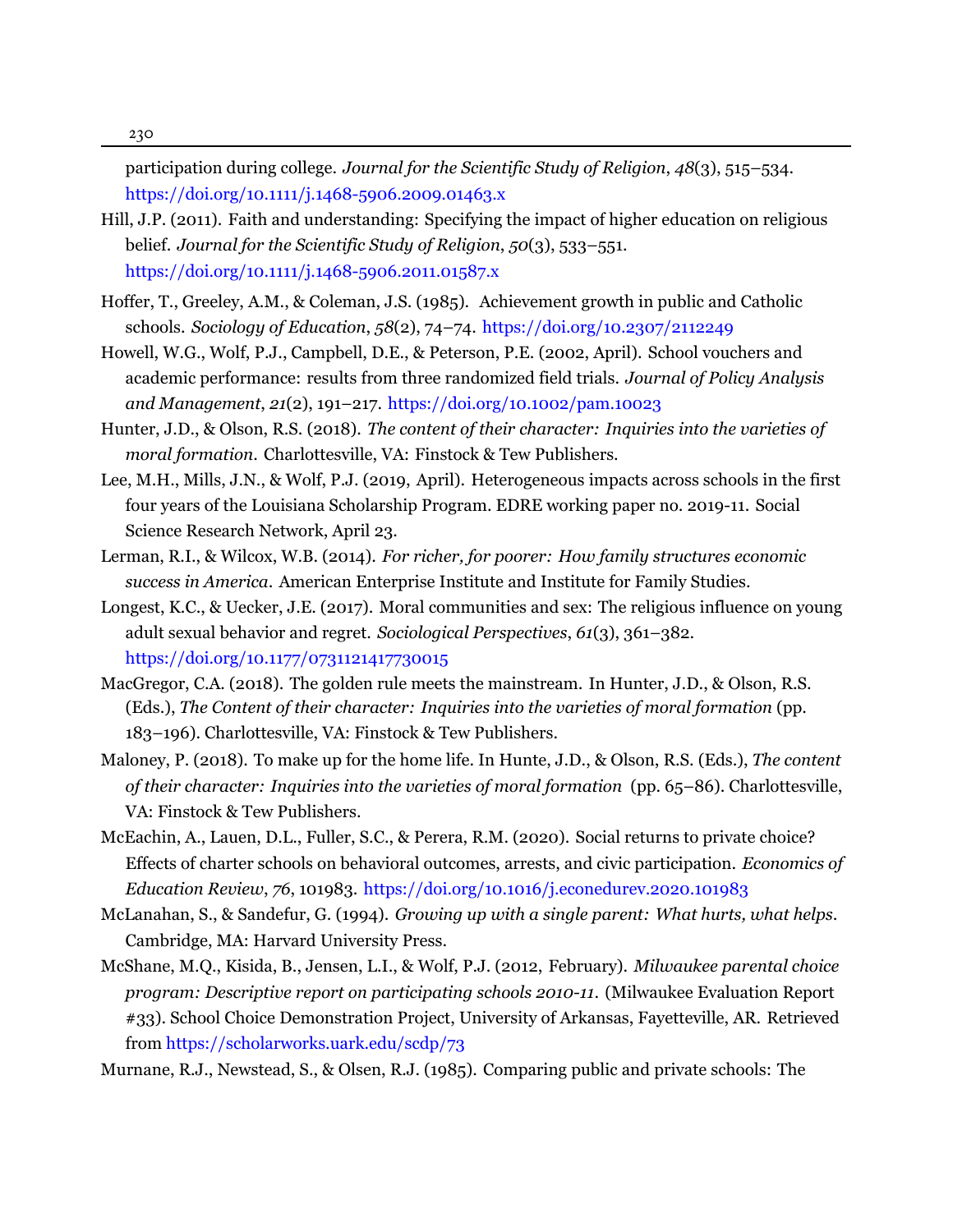puzzling role of selectivity bias. *Journal of Business & Economic Statistics*, *3*(1), 23–23. <https://doi.org/10.2307/1391686>

- National Center for Education Statistics (2019). *School choice in the United States*. Washington, DC: United States Department of Education.
- <span id="page-27-2"></span>Neal, D. (1997). The effects of Catholic secondary schooling on educational achievement. *Journal of Labor Economics*, *15*(1), 98–123. [https://doi.org/10.1086/209848](https://doi.org/http://dx.doi.org/10.1086/209848)
- <span id="page-27-4"></span>Noell, J. (1982). Public and Catholic schools: A reanalysis of "public and private schools". *Sociology of Education*, *55*(2/3), 123–132. <https://doi.org/10.2307/2112292>
- <span id="page-27-0"></span>Pennings, R., Sikkink, D., & Berner, A. (2014). Cardus Education Survey 2014: Private schools for the public good. *Cardus*. Retrieved from [https://www.cardus.ca/research/education/reports/](https://www.cardus.ca/research/education/reports/cardus-education-survey-2014-private-schools-for-the-public-good/) [cardus-education-survey-2014-private-schools-for-the-public-good/](https://www.cardus.ca/research/education/reports/cardus-education-survey-2014-private-schools-for-the-public-good/)
- <span id="page-27-7"></span>Regnerus, M.D. (2003). Moral communities and adolescent delinquency: Religious contexts and community social control. *The Sociological Quarterly*, *44*(4), 523–554. [Retrieved from](https://www.jstor.org/stable/4120721) <https://www.jstor.org/stable/4120721>
- <span id="page-27-11"></span>Rhames, M.A., & Wolf, P.J. (2021, October). *One or the other: Parent religiosity or private school choice may reduce crime and paternity disputes in Milwaukee*. Department of Education Reform, University of Arkansas, Fayetteville, AR. [Retrieved](https://cpb-us-e1.wpmucdn.com/wordpressua.uark.edu/dist/9/544/files/2018/10/Rhames_Wolf_Religiosity-on-MPCP_MSERA-conference-paper.pdf) from [https://cpb-us-e1.wpmucdn.com/wordpressua.uark.edu/dist/9/544/files/2018/10/Rhames\\_](https://cpb-us-e1.wpmucdn.com/wordpressua.uark.edu/dist/9/544/files/2018/10/Rhames_Wolf_Religiosity-on-MPCP_MSERA-conference-paper.pdf) [Wolf\\_Religiosity-on-MPCP\\_MSERA-conference-paper.pdf](https://cpb-us-e1.wpmucdn.com/wordpressua.uark.edu/dist/9/544/files/2018/10/Rhames_Wolf_Religiosity-on-MPCP_MSERA-conference-paper.pdf)
- <span id="page-27-1"></span>Sacerdote, B. (2011). Peer effects in education: How might they work, how big are they and how much do we know thus far? In Hanushek, E.A., Machin, S., & L.Woessmann (Eds.), *Handbook of the Economics of Education* (pp. 249–277). Elsevier.
- <span id="page-27-3"></span>Sander, W., & Krautmann, A.C. (1995). Catholic schools, dropout rates, and educational attainment. *The Catholic Family*, *33*(2), 91–112. <https://doi.org/10.1111/j.1465-7295.1995.tb01858.x>
- <span id="page-27-6"></span>Scanlan, M. (2013). The grammar of Catholic schooling and radically "Catholic" schools. *Journal of Catholic Education*, *12*(1), 25–54. <https://doi.org/10.15365/joce.1201032013>
- <span id="page-27-10"></span>Schreiner, L.A. (2018). What good is Christian higher education? *Christian Higher Education*, *17*(1-2), 33–49. <https://doi.org/10.1080/15363759.2018.1404362>
- <span id="page-27-5"></span>Sikkink, D. (2012). Religious school differences in school climate and academic mission: A descriptive overview of school organization and student outcomes. *Journal of School Choice*, *6*(1), 20–39. <https://doi.org/10.1080/15582159.2012.651394>
- <span id="page-27-9"></span>Sikkink, D. (2018). From inner faith to community. In Hunter, J.D., & Olson, R.S. (Eds.), *The Content of their character: Inquiries into the varieties of moral formation* (pp. 87–110). Charlottesville, VA: Finstock & Tew Publishers.
- <span id="page-27-8"></span>Stark, R. (1996). Religion as context: Hellfire and delinquency one more time. *Sociology of Religion*, *57*(2), 163–174. <https://doi.org/http://doi.org/10.2307/3711948>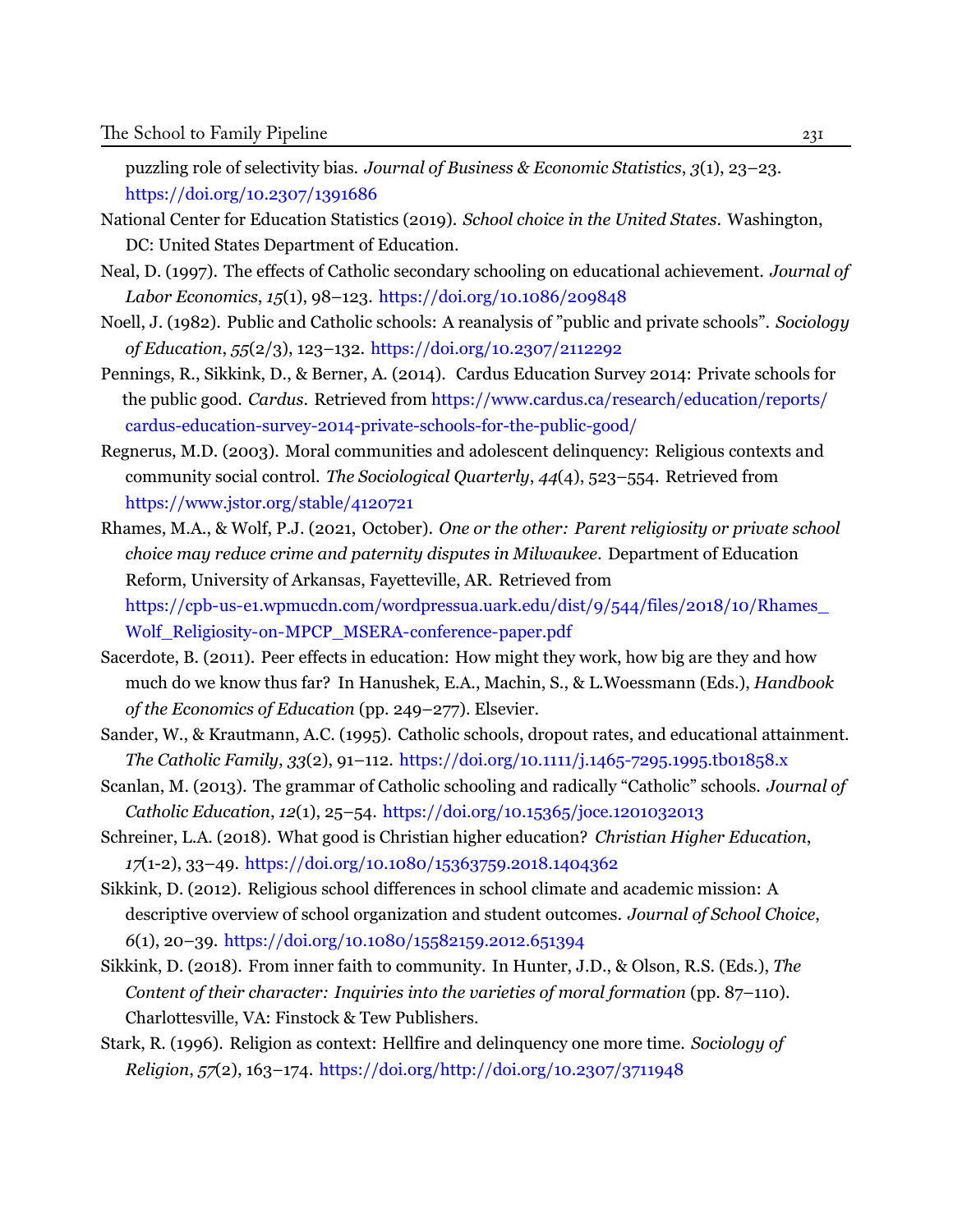- <span id="page-28-11"></span>Stewart, T., & Wolf, P.J. (2014). *The School choice journey: School vouchers and the empowerment of urban families*. London, UK: Palgrave Macmillan US.
- <span id="page-28-12"></span>Teachman, J.D., Paasch, K., & Carver, K. (1996). Social capital and dropping out of school early.  *Journal of Marriage and the Family*, *58*(3), 773–783. <https://doi.org/10.2307/353735>
- <span id="page-28-5"></span>Trivitt, J.R., & Wolf, P.J. (2011, Spring). School choice and the branding of Catholic schools.  *Education Finance and Policy*, *6*(2), 202–245. [https://doi.org/10.1162/EDFP\\_a\\_00032](https://doi.org/DOI:10.1162/EDFP_a_00032)
- <span id="page-28-10"></span>Tucker, M.B., & Mitchell-Kernan, C. (1995). *The decline in marriage among African Americans: Causes, consequences and policy implications*. Russell Sage Foundation.
- Uecker, J.E. (2008). Alternative schooling strategies and the religious lives of American adolescents. *Journal for the Scientific Study of Religion*, *47*(4), 563–584. <https://doi.org/10.1111/j.1468-5906.2008.00427.x.>
- <span id="page-28-0"></span>Uecker, J.E., & Hill, J.P. (2014, June). Religious schools, home schools, and the timing of first marriage and first birth. *Review of Religious Research*, *56*(2), 189–218. <https://doi.org/10.1007/S13644-014-0150-9>
- <span id="page-28-1"></span>Uecker, J.E., & Stokes, C.E. (2008). Early marriage in the United States. *Journal of Marriage and Family*, *70*(4), 835–846. <https://doi.org/10.1111/j.1741-3737.2008.00530.x>
- <span id="page-28-9"></span>Vanderwoerd, J.R., & Cheng, A. (2017). Sexual violence on religious campuses. *Canadian Journal of Higher Education*, *47*(2), 1–21. [https://doi.org/10.47678/cjhe.v47i2.187967](https://doi.org/doi.org/10.47678/cjhe.v47i2.187967)
- <span id="page-28-2"></span>Waddington, R.J., & Berends, M. (2018). Impact of the Indiana Choice Scholarship Program: achievement effects for students in upper elementary and middle school. *Journal of Policy Analysis and Management*, *37*(4), 783–808. [https://doi.org/10.1002/pam.22086](https://doi.org/doi.org/10.1002/pam.22086) Webber, A.,
- <span id="page-28-3"></span>Rui, N., Garrison-Mogren, R., Olsen, R.B., Gutmann, B., & Bachman, M. (2019). *Evaluation of the DC Opportunity Scholarship Program: Impacts three years after students applied*. Washington, DC: National Center for Education Evaluation and Regional Assistance, Institute of Education Sciences, U.S. Department of Education.
- <span id="page-28-7"></span>Weininger, E.B., & Lareau, A. (2018). Pierre Bourdieu's sociology of education: Institutional form and social inequality. In Medvetz, T., & Sallaz, J.J. (Eds.), *The Oxford Handbook of Pierre Bourdieu.* Oxford, UK: Oxford University Press.
- <span id="page-28-8"></span>Wertheimer, J. (2018). Between universalism and particularism. In Hunter, J.D., & Olson, R.S. (Eds.), *The content of their character: Inquiries into the varieties of moral formation* (pp. 125–140). Charlottesville, VA: Finstock & Tew Publishers.
- <span id="page-28-4"></span>Wiens, K.L. (2018). Between honor and excellence. In Hunter, J.D., & Olson, R.S. (Eds.), *The content of their character: Inquiries into the varieties of moral formation* (pp. 183–196). Charlottesville, VA: Finstock & Tew Publishers.
- <span id="page-28-6"></span>Wilcox, W.B. (2004). *Soft patriarchs, new men: How christianity shapes fathers and husbands*. Chicago, IL: University of Chicago Press.